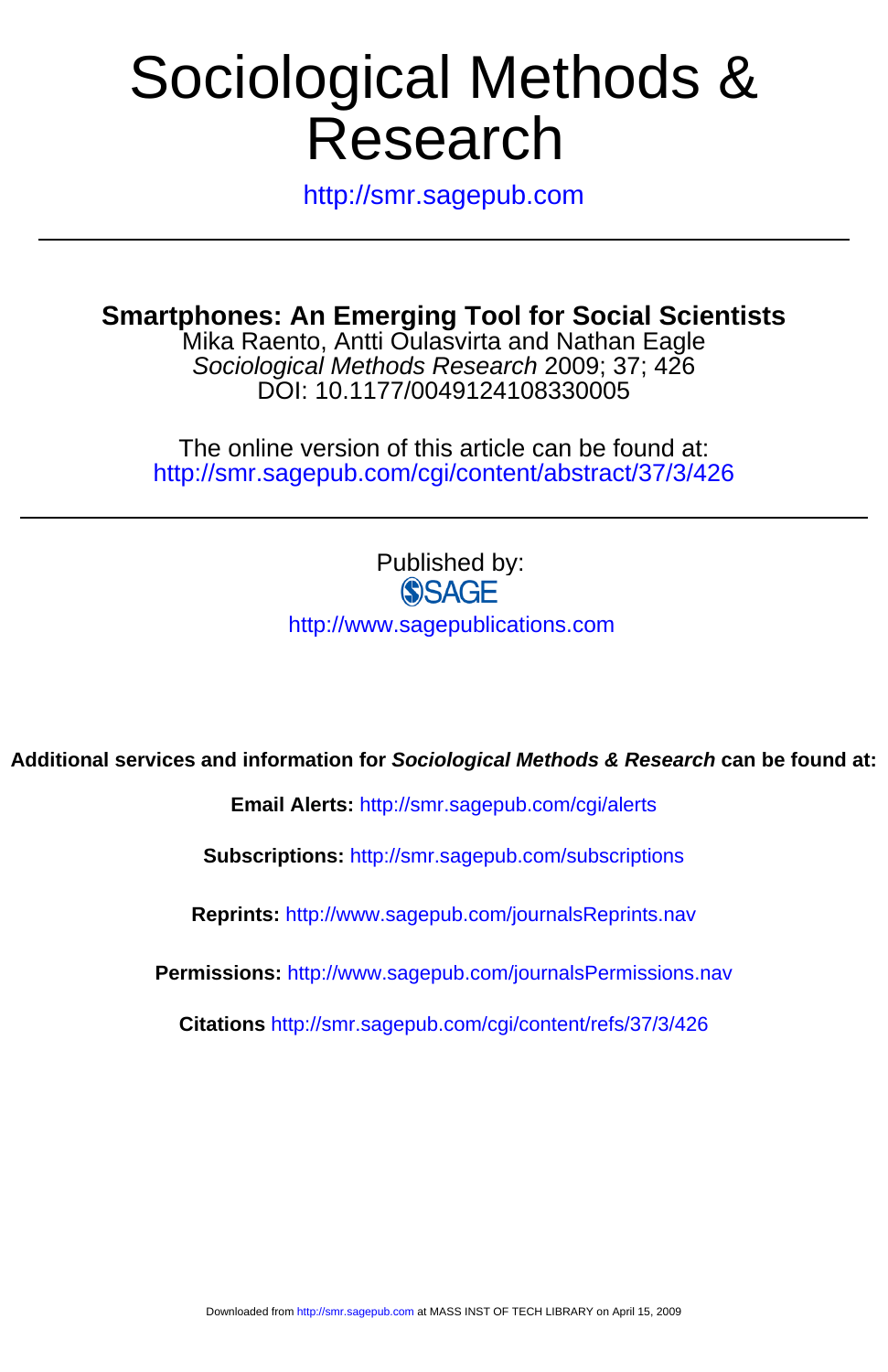Sociological Methods & Research Volume 37 Number 3 February 2009 426-454 © 2009 Sage Publications 10.1177/0049124108330005 http://smr.sagepub.com hosted at http://online.sagepub.com

# **Smartphones**

## An Emerging Tool for Social Scientists

Mika Raento Google UK, London Antti Oulasvirta Helsinki Institute for Information Technology HIIT, Finland Nathan Eagle Massachusetts Institute of Technology, Cambridge

Recent developments in mobile technologies have produced a new kind of device: a programmable mobile phone, the smartphone. In this article, the authors argue that the technological and social characteristics of this device make it a useful tool in social sciences, particularly sociology, social psychology, urban studies, technology assessment, and media studies. The device is willingly carried by a large fraction of people in developed countries, integrates a number of technologies for automatic observation, can be programmed to interact with the user, and can communicate with remote researchers. This allows unobtrusive and cost-effective access to previously inaccessible sources of data on everyday social behavior, such as physical proximity of people, phone calls, and patterns of movement. The authors describe three studies in human behavior that have augmented existing methods with the smartphone, two of which the authors conducted themselves. Based on their experience, the authors critically evaluate the improvements and threats to validity and reliability of smartphone-augmented methods. These approaches are rapidly becoming feasible for the social scientist, since research software for smartphones have been published in open source, which lowers the technical and economic investment needed for their utilization in research.

Keywords: Smartphones; data collection methods; behavioral patterns; validity; reliability

Progress in science and technology often go hand in hand. A convincing recent example can be seen in psychology. The Decade of the Brain

Authors' Note: An online appendix is available at http://smr.sagepub.com.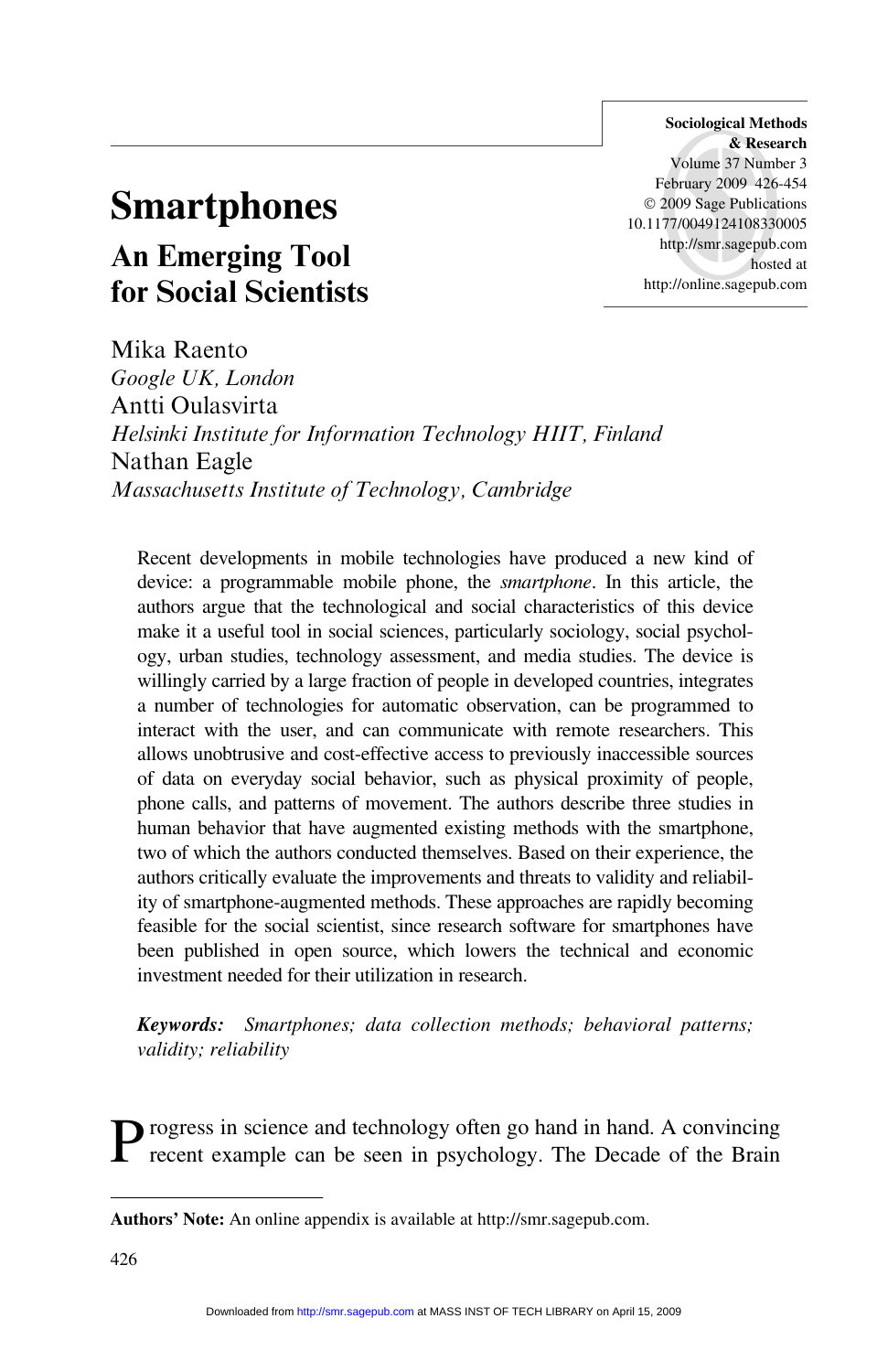(Library of Congress N.d.) would never have been possible without the preceding advancements in applied physics that led to the production of a noninvasive and affordable brain imaging technology. The revolutionary fMRI (functional magnetic resonance imaging [Casey 2002]) enabled access to the most intimate, unconscious workings of the human brain during an experiment fully controlled by the psychologist. What would be the modern correlate of fMRI in social sciences?<sup>1</sup> Ideally, it would provide unobtrusive yet systematic access to all social behavior while being affordable and easy to use. We believe that recent developments in mobile devices, particularly smartphones, have introduced capabilities that make them a lucrative tool for research. While not yet ''the fMRI of social science,'' a promising future can be projected if the methodologies around the smartphone are adopted to fit the needs of various fields of social science interested in everyday activities of people.

Smartphones are, simply, programmable mobile phones. Besides programmability, which allows subtle control over events taking place in the phone, the main technical characteristics of interest are their relatively sophisticated sensing capabilities, increasing storage capacity, and built-in networking. Reliability and controllability of these characteristics has increased as the technology itself has become more mature. Moreover, the smartphone's nature as a primary communication tool should not be forgotten: People carry phones around naturally and use them in the everyday management of social relationships (Ling 2004; Katz and Aakhus 2002; Kopomaa 2000). Researchers can now access that domain of data in real time. Smartphones thus differ from related technologies, such as personal digital assistants (PDAs) (Barrett, Feldman, and Daniel 2001), not so much technologically as psychologically: Mobile phones are an accepted and integrated part of the lives of most people in Western countries. Smartphones are becoming increasingly common: According a recent estimate, 1 billion smartphones will be shipped in 2012 (Canalys.com 2006). Moreover, we have noticed that it is not difficult to persuade a person to switch to a smartphone temporarily in a research setting, since smartphones almost always contain all the functionalities of an ordinary mobile phone and since the user interfaces are in many important ways quite similar. These features combine to enable research approaches that have been either impossible or prohibitively expensive.

Programmable mobile devices such as smartphones have not been widely utilized as research tools in the social sciences but have been used in the field of human-computer interaction (HCI) for a period of some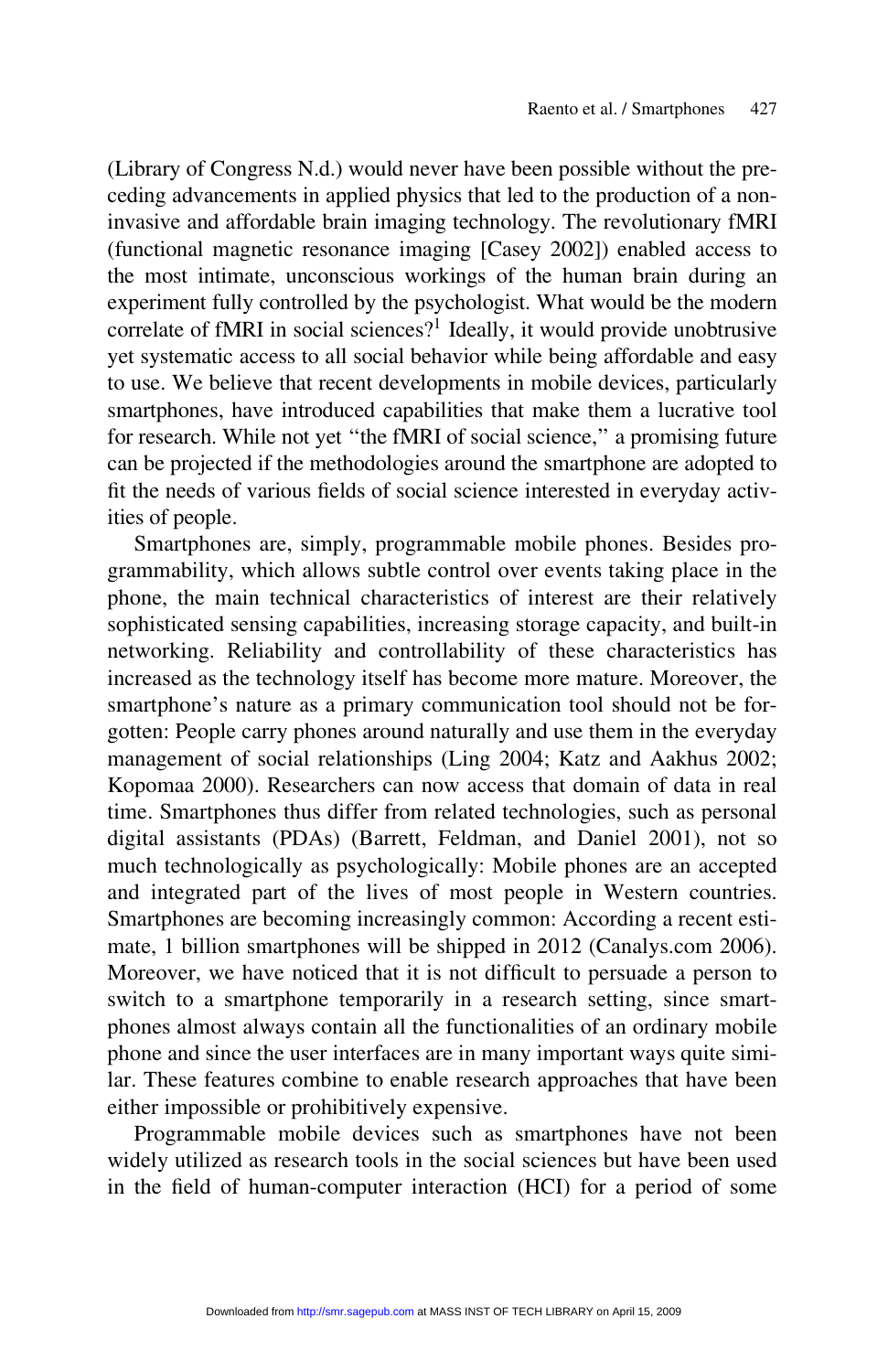years. As a subfield of computer science, HCI is fertile for these kinds of methodological advances due to the necessary engagement with sophisticated technologies (the subject matter of the field) and the availability of high-end development skills and resources. We bring results, such as usage scenarios, from this existing body of work in addition to our methodological and practical contributions. During the past three years, we have developed a software environment called ContextPhone (Raento et al. 2005) that is suitable for certain research practices and used extensively for field studies by our research group and by several others in HCI.

The main contribution of this article is to propose and critically evaluate smartphones as tools for social science research. For this end, the state of the art of the technology and the available software are reviewed. The description and evaluation are aimed to be concrete enough for practitioners to both make decisions about the tool's applicability to their research aims as well as to guide them in actual utilizing it. We discuss the smartphone not as a replacement for current any existing methods but rather as a means to augment existing data-gathering practices in the social sciences. We believe that the main arguments to social scientists are as follows:

- Flexible control. As full-fledged computers, smartphones can be programmed to actively interact with subjects, record a variety of behavioral data such as movement and communication, and even send this information back to the researchers in real time.
- Cost-efficiency. Economically feasible large-scale and long-term study of everyday actions. A rich body of data can be gathered without the researcher's intervention, which reduces the work needed. Additionally, the devices themselves are becoming very affordable (e.g., 200 EUR for a device and 10 EUR/month for data costs in addition to normal phone bills).

Smartphones, when applicable, offer improved ecological validity through two factors:

- Access. The phone is an integrated and nonintrusive part of both the individual as well as the social life. Smartphones therefore allow observational access to domains of behavioral data not previously available without either constant observation or reliance on self-reports only.
- Unobtrusive data collection. Those phenomena accessible to smartphones can be studied without the researcher's being present, thus decreasing evaluation apprehension and increasing the ecological validity of the method. Modern data logging runs reliably in the background of the smartphone,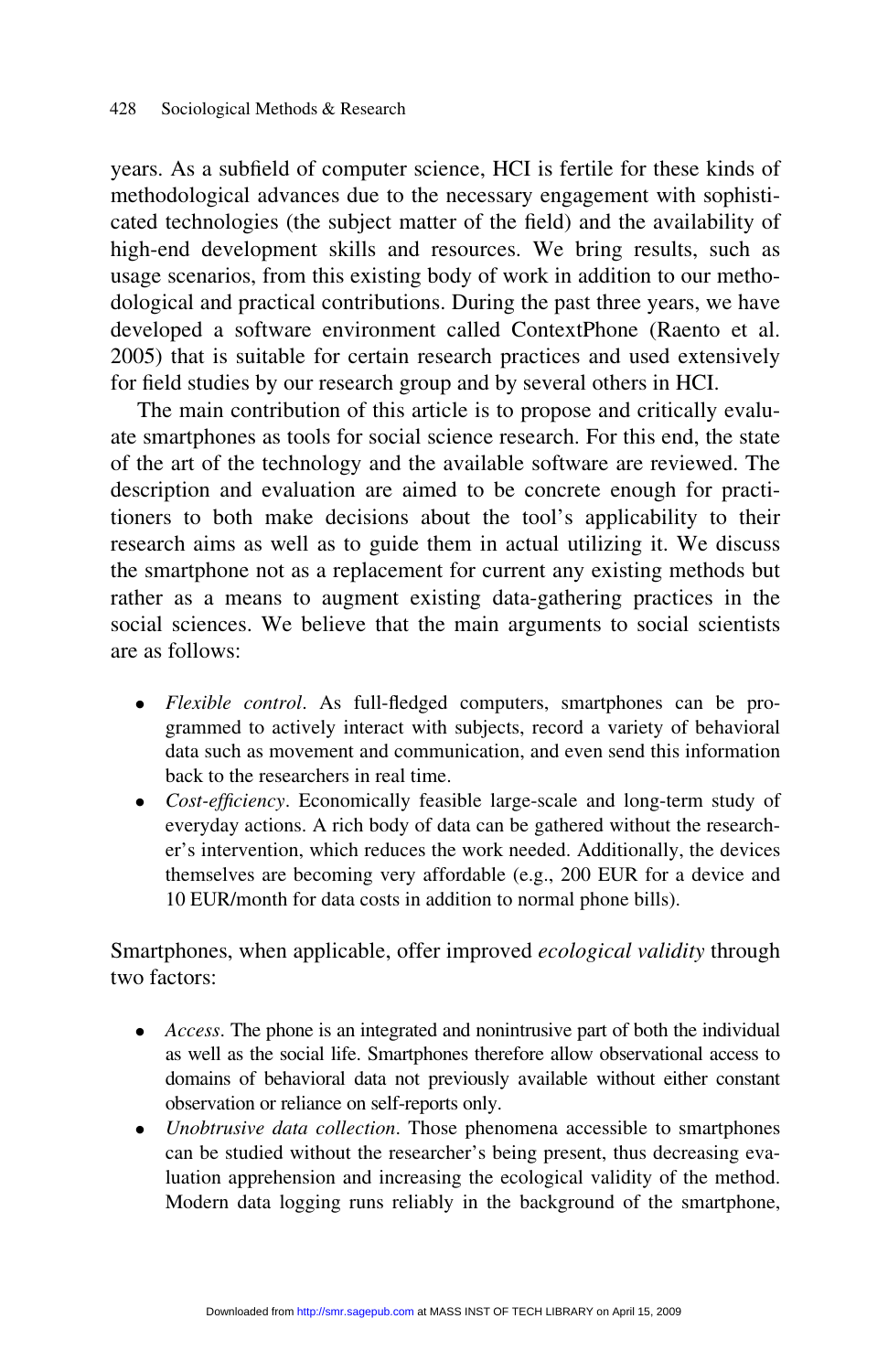which requires less input and control from the participant. The realized level of physical obtrusiveness depends of course on how much the method relies on user interaction with the device, for example, experience sampling.

We will discuss how the smartphone can in some cases replace previously employed methods such as beepers, diaries, postevent interviews, and observation but also, more importantly, how it can augment them (we particularly do not advocate a purely behavioral approach, but the fruitful combination of behavioral and self-report data). We will also discuss in detail the problems and limitations, for example, the large granularity of movement tracking, of the smartphone and how some of these problems may be overcome with future technological developments, such as the inclusion of better positioning technologies.

The article is structured as follows. We first introduce the smartphone technology and the software we have developed. We then give three examples of field studies with smartphones. These studies are selected to represent different areas of research, different research questions, and different methodologies. The examples are followed with an in-depth evaluation of the tool's benefits, problems, and practical considerations. The article ends with an enumeration of the research fields that could be most suitable for this tool and the anticipated features of smartphones in the near future.

#### Technological Properties of Smartphones

With the word *smartphone*, we mean *programmable* mobile phones. Programmability is important for creating research tools flexibly. Instrumenting personal mobile phones for data collection supports unobtrusiveness and ecological validity. Smartphones typically include the features of other high-end mobile phones: high-speed data connection, color screen, camera, local connectivity (Bluetooth and Infrared), Web browsing, text and multimedia messaging, e-mail, and games. Crucially, they also provide sensing capabilities, such as positioning. It is the combination of sensing capabilities with programmability that makes them powerful tools for research. It is this combination of features that we discuss in the following text, rather than the qualities that distinguish smartphones from other mobile phones.

Smartphones are a very recent development in mobile computing. The first devices that could be called smartphones shipped in 1999, but the technology was not mature enough for general acceptance. Smartphones began to penetrate the mobile phone market in the fall of 2003 (Levin 2006) with the release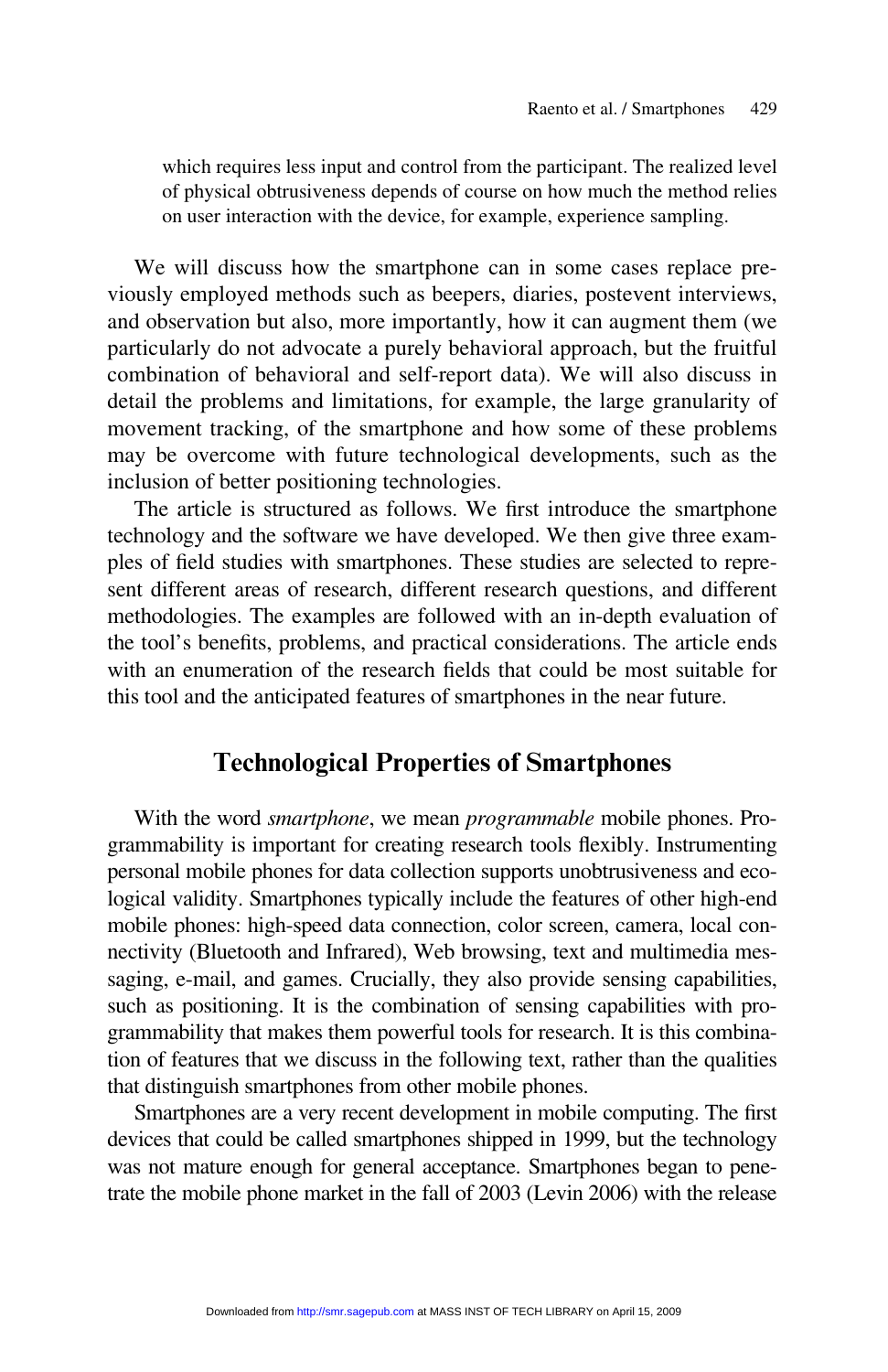of Nokia's 6600, which was small and usable enough for user acceptance (shipping 2 million units in four months [Nuttall 2004]) and had enough storage and processing capacity for research purposes. Smartphones accounted for approximately 6 percent of all mobile phone sales in 2005, which means that they are widely available but not yet used by the majority of mobile phone users (Gartner Inc. 2006; Symbian Ltd. 2006; Canalys.com 2006).

To put smartphones' capabilities into perspective, they can be compared to a 1990s desktop PC as to memory, disk (permanent storage) and processing capacity, and network connection. The combined storage and computational horsepower provides the devices with the abilities to both collect and analyze large amounts of data. For example, a smartphone can store 250 hours of voice-quality audio or five years of sensor and interaction data logged with ContextPhone (detailed below). Smartphones cannot, however, be used for continuous processing in the same way a desktop computer can, simply due to battery life constraints. Although programmable, many smartphones need skills specific to the manufacturer's chosen platform—desktop programming skills are often not directly applicable, and there are few easy-to-use rapid software development environments available.

The smartphone interface is quite different from that of a traditional desktop or handheld computer. Most users want phones to be quite small, which necessarily means a small display and small keyboard. Screens are typically capable of showing fifteen lines of thirty to forty characters (compared to a desktop monitor's approximately forty lines by one hundred characters). Some devices have QWERTY keyboards, others touch screens or joysticks, but a vast majority have the keypad familiar from mobile phones. Many users are, however, habituated to such an input device and are capable of keying in at least small amounts of text with it (typical input speed on a mobile phone seems to be around five to eight words per minute [Butts and Cockburn 2002], compared to twenty-five to fifty words per minute with handwriting [Summers and Catarro 2003]). Obviously, familiarity with the smartphone's input capabilities and userinterface varies greatly within a population.

A significant technological difference between the smartphone and other mobile devices is the (almost) always available data network. It is quite reasonable to expect for the phone to be able to communicate with researchers at least once a day. The network speed is similar to a modemline: adequate for many tasks, but not enough for high-bandwidth interaction or rapid transfer of multimedia. Again, battery consumption is a main limiting factor: Constantly maintaining a data network connection lowers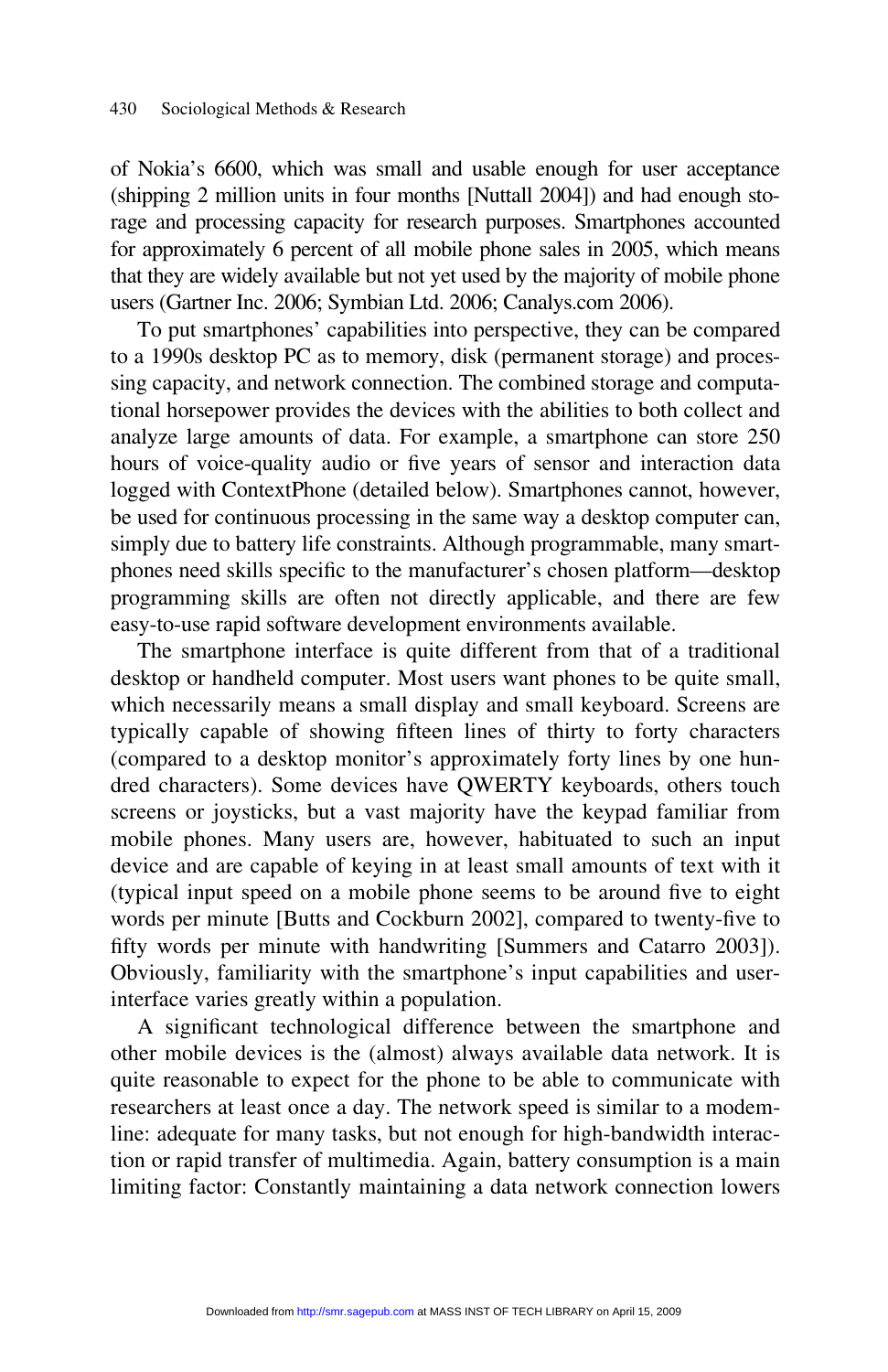a phone's standby time from a week to around two days. In practice, research setups with continuous data transfer force the user to charge the battery once every day; if the data transfers can be batched to occur once per one to three days, the charging has to happen every two days. Pure data collection and storage allows for near-normal use of the phone.

One of the most promising smartphone features is its sensing ability. Current-day devices allow for automatic gathering of the following behavioral data (Raento et al. 2005):

- Location: The position of a mobile phone can be tracked on the districtlevel (several city blocks). Infrastructure can be constructed for finergrained positioning (ten-meter radius) in limited areas (Chan et al. 2003).
- Other devices in physical proximity: Bluetooth scans on the phone can identify other devices nearby, enabling the researcher to infer which people a particular subject encountered during the day.
- Mobile communications: both metadata (logs of who, when, how long) of calls and text messages, as well as the actual contents (recordings of voice, text) of such communication.
- User's commands and interaction with the device: whether the subject is playing games, surfing the Web, making calls, or not using the phone.
- Calendar: the timing and description of calendar events on the device (note that not all subjects necessarily use the device calendar).
- Device state: network coverage, battery level, charger status, alarm clock, silent/audible profile.

With additional sensors, data such as detailed location (via a global positioning system [GPS] device), physiological variables (heart rate, galvanic skin response), or activities (accelerometers can be used to distinguish walking from running or sitting) can be integrated (Korpipaa et al. 2003; Kern, Schiele, and Schmidt 2003; Strauss et al. 2005). Many of these apparatuses already have versions on the mass market that feature Bluetooth connectivity.2 However, external devices that the user will have to remember to carry and keep charged of course sacrifice at least some of the soughtafter ecological validity. In the near future, this may become less of a problem as many sensors (such as accelerometers or GPS) will most probably be available as integrated features of smartphones. The online appendix provides some technical details of past, current, and upcoming smartphones and how they relate to the ability to use them for experiments.

The smartphone is also a media capture device. All phones support audio and text capture, and most also support still images and video,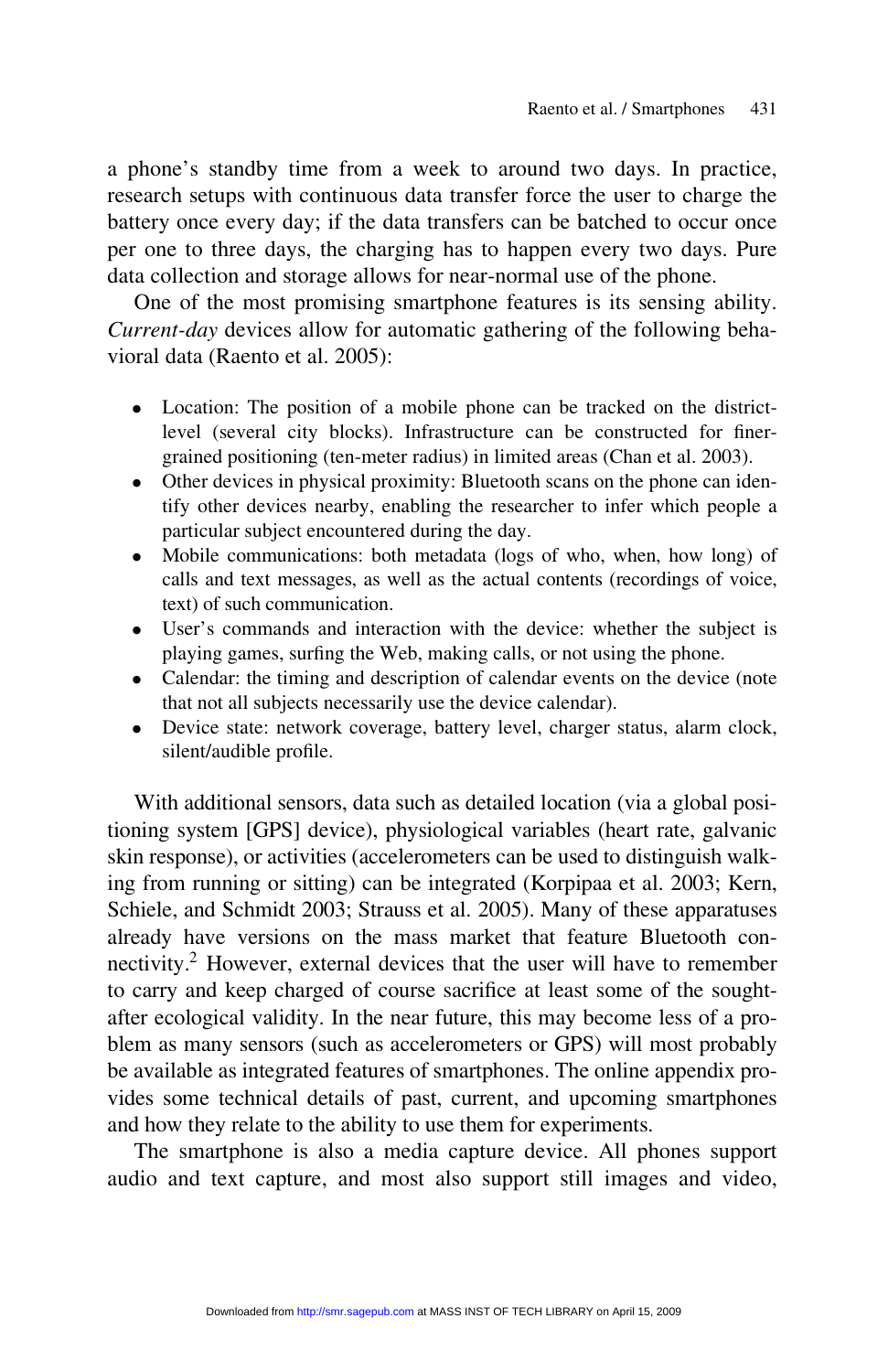which can be used for self-documentation. Smartphones can typically be programmed to allow media capture that is only limited by available storage, in comparison to the arbitrary limits on lower-end phones. Combined with networking capability, self-documentation can be made available to the researcher in near–real time. Using the programmability of the device or even simply triggers via alarms or short message service (SMS), the user can be prompted to carry out such self-documentation, similar to the experience sampling method (ESM) (Csikszentmihalyi and Larson 1987). In the original ESM study, participants carried beepers that reminded them to fill out short questionnaires about their momentary experiences, feelings, and thoughts. In contrast to beepers and paper diaries/questionnaires, mobile phone–controlled ESM provides greater control over the timing, content, and triggering logic of these questionnaires, and researchers can remotely follow participants' answers in close to real time.

More structured documentation can also be gathered via interactive questionnaires programmed by the researcher.

These capabilities are useful only if they can be harnessed by the researcher. The main barrier is posed by the difficulty of programming the phone. One step toward reducing this barrier is ContextPhone (Raento et al. 2005): a software platform for Nokia S60 devices, developed by our research group during the past three years. ContextPhone supports out-of-the-box logging of all the above-mentioned data, automatic transfer of these logs to a server, and the gathering and transfer of captured media. The software is available as open source, free of charge.<sup>3</sup> ContextPhone can also be extended for other uses, such as triggers and questionnaires, but such features are not available out of the box. There are also other emerging software packages suitable for research use, such as MIT's context-aware experience sampling tool (Intille et al.  $2003$ ).<sup>4</sup> The online appendix lists some representative software packages and their features, availability, and maturity.

#### Examples

The example studies in this section are meant to illustrate the advantages and limitations of smartphones in different fields of research: humancomputer interaction, design ethnography, and social network studies. For each study, we present briefly the research questions, describe the methodology, and highlight the smartphone's role. We present examples of results from these studies to illustrate the kinds of results possible with these methods, not necessarily results that are interesting as such. The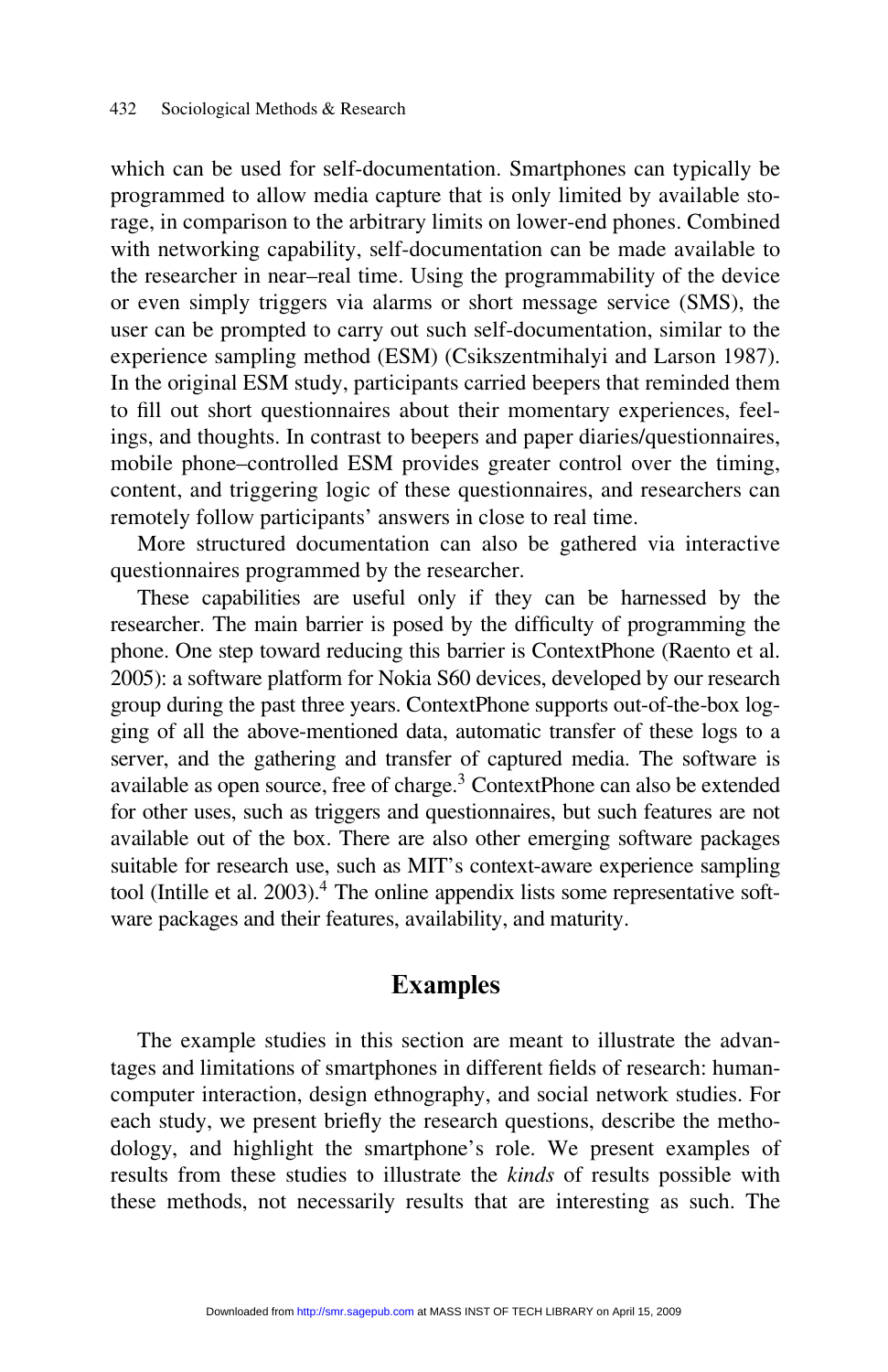methodology in each study is compared to non-smartphone methods typically employed for the same research questions. The comparison details the gains from smartphones as well as what was not achievable.

#### Computer-Mediated Communication

It is well known that the success rate of mobile phone calls is low. In our studies, mirroring statistics gathered in Finland, only 45 to 75 percent (average by subject, fifteen subjects, 3,969 total call attempts) of calls reached the intended receiver. Recently, the field of HCI has witnessed the emergence of ''mobile awareness systems'' (e.g., Holmquist, Falk, and Wigström 1999) to mediate real-time cues of other people's current context and undertakings. Importantly, these awareness cues, such as another person's current location or alarm profile, can be used to infer the presence, availability, responsiveness, or interruptibility of that other person. Some have expressed pessimism about whether such inferences would actually be systematically utilized by the users to reduce the number of failed or interruptive calls (Fogerty 2004); our aim was to test this idea in a field experiment (Oulasvirta et al. 2007).

An A–B intervention methodology (from clinical medicine and clinical psychology) was utilized where a baseline of behavior is gathered in a period of time denoted by A, after which technology (''the treatment'') is introduced in period B. In such a study, the effect or impact of the technology under study is defined as observed differences between the two periods. Because technology effects are often slow to emerge and depend on the interplay of social interaction and practice-related factors, longitudinal studies are necessary (Olson and Olson 1997). In our study, three groups of teenagers participated in the study for a total of 265 days. All that time, ContextPhone was running in the background, recording all available information. While our participants are always informed of what data is gathered and how, our general observation is that the monitoring did not affect their normal, everyday behavior apart perhaps from the first two to three weeks of the trials, when they were curious of the new technology.

From the studies, we gathered 370 megabytes of raw data, including short recordings from 667 calls, 56,000 movements, 10,000 activations of the phone, 560,000 interaction events with our applications, 29,000 records of nearby devices, and 5,000 instant messages. ContextPhone logs these in text files on the phone, one line per event. The text files were automatically transferred to our server nightly. For analysis we transferred the data into a relation database, using one table for each kind of events (e.g., movement,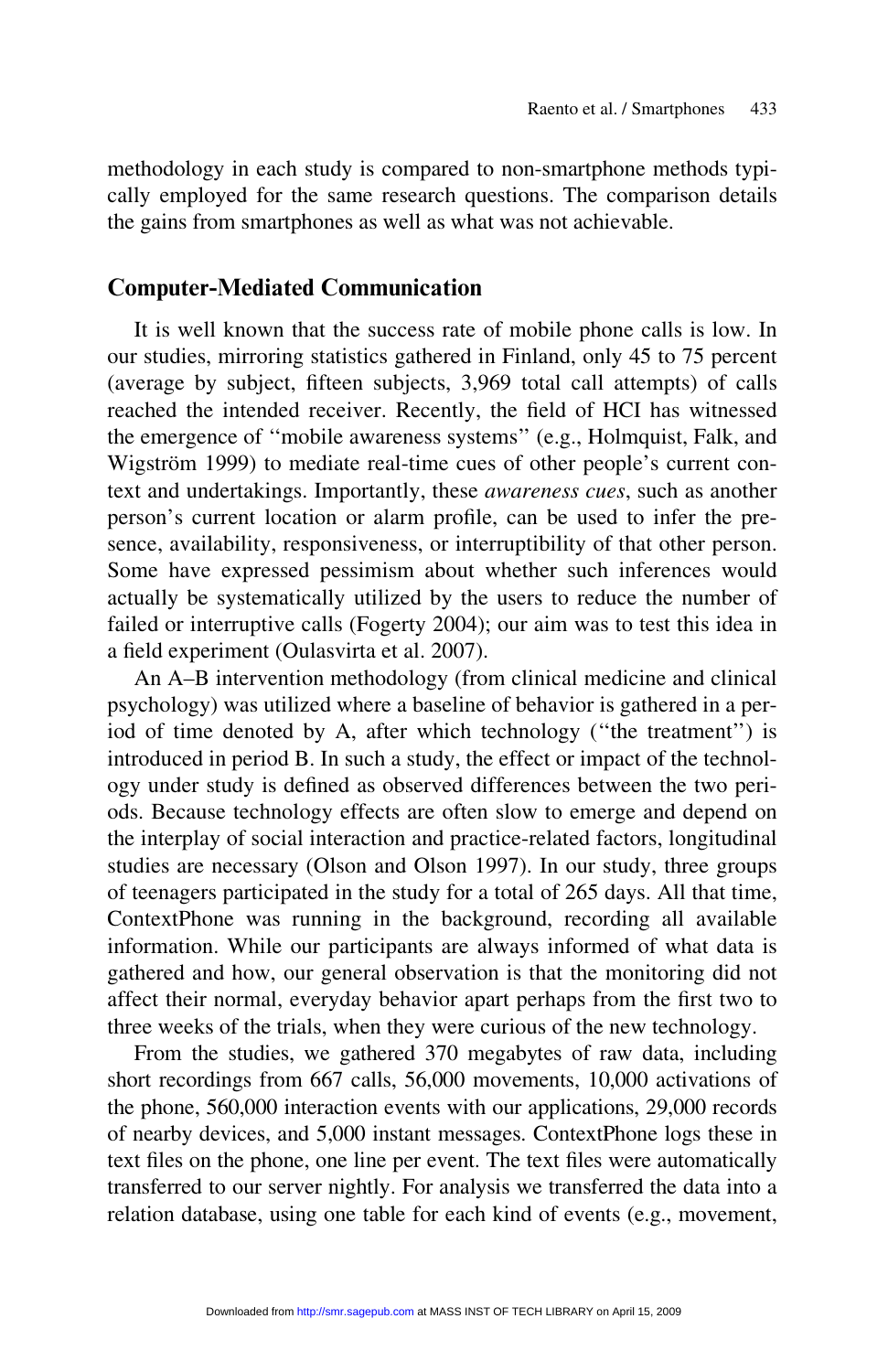interaction event, call), and allowing the use of standardized language for making queries in the phase of data analysis. An anonymized version of the data set has been made available online (Raento 2004).

Besides introduction and two postperiod interviews, the researchers were not interacting with the participants during the study. Automatic logs of contextual data and interaction covered between 53 and 93 percent (average 73 percent,  $SD = 14$  percent) of the study period. Reasons for missing data include running out of battery and turning off the phone as well as faults in the ContextPhone software. Yet, this data-gathering method afforded a set of sophisticated high-resolution analyses, such as how often the cues were looked at in the phone (i.e., highlighted on the user interface), how their access was distributed between different locations such as school and home (as interpreted from location information of ContextPhone), how long they were looked at just before placing a call (and after a rejected call), and how they referred to locations in the beginnings of phone calls (as manually coded from over six hundred phone call recordings).

In the analysis phase, we separated the different variables, such as location, interaction, and proximity, and loaded them into a relational database. Current values of variables could then be queried for any single point in time, by allowing them to be correlated with calls, which were our main analytical unit. The call recordings were used as focal points of interviews, and the recordings together with interview data were used to gain a qualitative understanding of the situations represented by the values of observed variables. We often resorted to additional, more ad hoc, views of the history of the variables around particular events, rather than just single points in time.

Concerning the impact of the awareness system to communication practices, the main findings of that study were as follows. Only one of the groups exhibited an increase (12 percentage points) in the success rate of within-group phone calls during period B when the awareness application was used, and this turned out to be statistically significant. Both groups looked at the phone book significantly more during B periods than A periods just before the phone call (Figure 1). The most frequent utilization of the cues was associated with the participants being mobile, that is, moving in the city. Moreover, one user group learned to systematically relate location information in the beginnings of their phone calls at a higher level of granularity in phase B than phase A (Arminen 2006).

Overall, the participants' subjective experiences concerning the use of the system agreed with the conclusions that were made on the basis of the log data. For example, we concluded from the logs that the access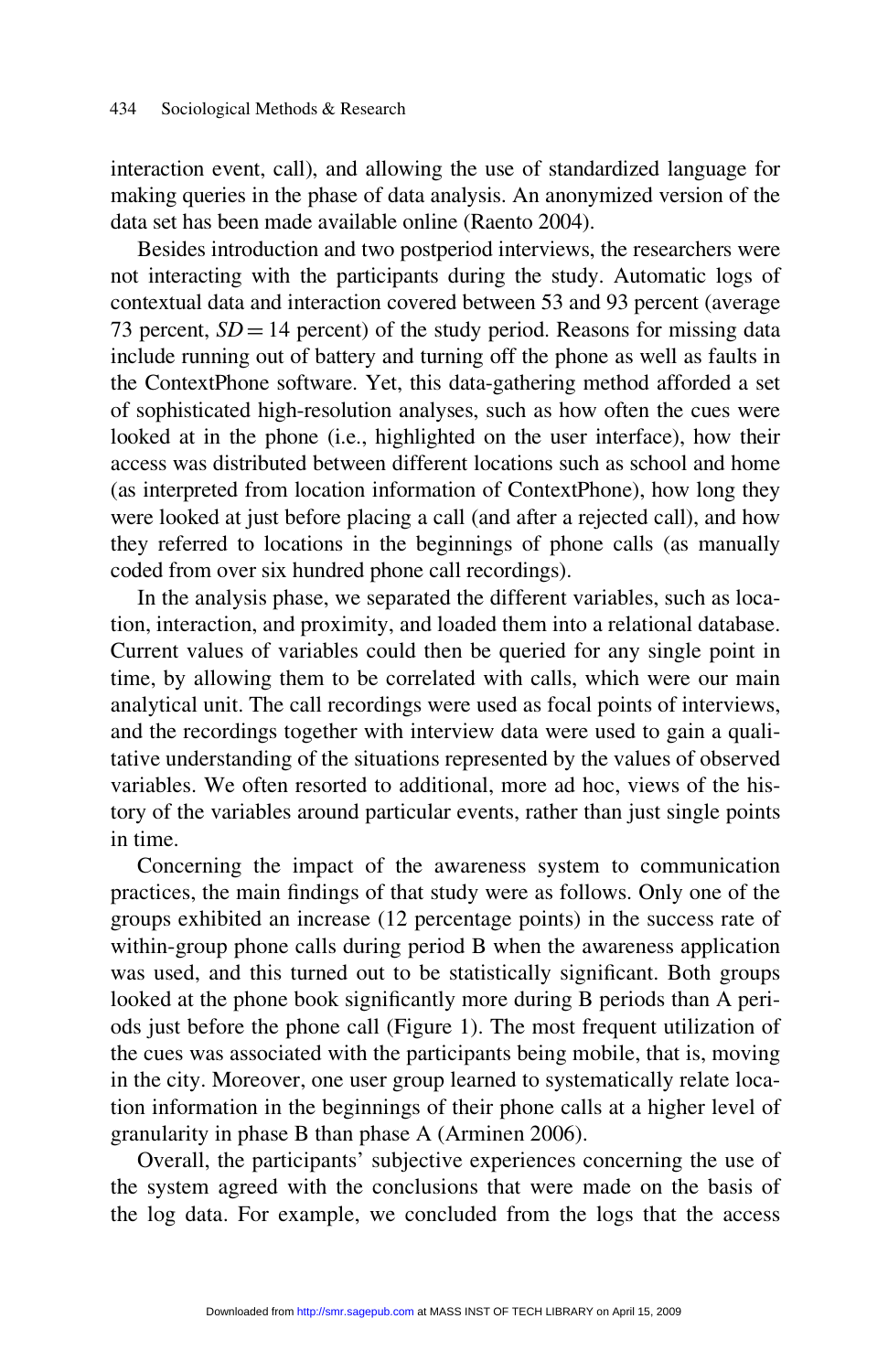Figure 1 Distribution of Frequencies of Precall Delays in the Three Trials



Note: Those contacts with cues available were watched longer just before placing the call.

of the contact book increased when the awareness cues were introduced. The participants agreed with this conclusion. They reported keeping the contact book foregrounded in the phone in order to be able to spot changes in others' state. One participant told about her monitoring another user, which was also salient in the logs. Some of the participants reported being interested in the awareness cues to the extent that they had to deliberately refrain from repeatedly looking at them. The participants also confirmed our observation that the cues are mostly used when on the move; they told of using the system in a bus or when waiting for somebody to arrive. Importantly, they gave various reasons for why they looked at the cues before placing a call, reasons such as being better able to predict if the other will receive the call, if the other is interruptible or not, and so on.

Utilizing ContextPhone was a highly cost-efficient way to gather rich data with high fidelity and resolution. The teenagers expressed no major technical or usability problems when changing from using their ordinary phones to the smartphones for the period of the study. A possible biasing factor was posed by the fact that we paid the cost associated with using a data connection on the phone, which most likely directed the group's communication to the smartphone and invited them to use the communications more regularly than they would have normally. An alternative to smartphone-based logging would have been paper-based questionnaires or diaries asking the participant to mark how frequently they did something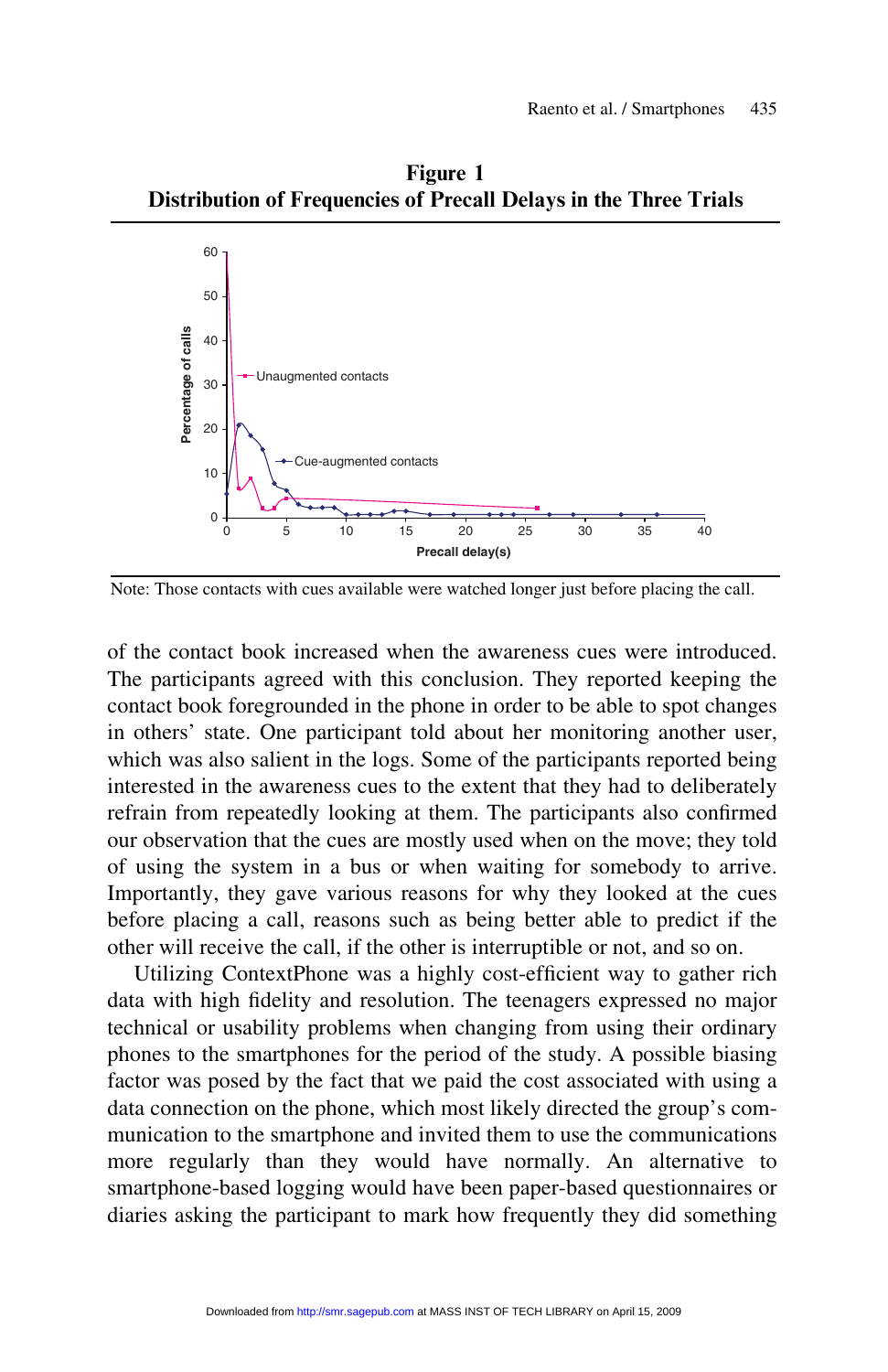during a period of time. On the other hand, the studied activity itself took place at and through the phone, so utilizing it as the data collection tool was natural. In the following two examples we look at cases where the locus of activity resides beyond the phone.

#### Mobile Probes

Hulkko et al. (2004) described two studies using programmable mobile phones for design ethnography—the study of user behavior as a part of participatory design (a design methodology including stakeholders throughout the design process). The study's goal was to produce ideas for new information services and artifacts. They called the method ''Mobile Probes.'' We focus here on the second of those studies, which used the phones for experience sampling (Csikszentmihalyi and Larson 1987) of mobile workers' needs. It is also notable that this example does not rely on programmability but can be carried out on any mobile phones capable of capturing images and sending multimedia messages.

The study comprised three stages: focus groups interviews; a one-week period of experience-sampling-like self-documentation; and a final workshop where the documentation gathered was analyzed jointly by the researchers, the subjects, and representatives from the company the study was for.

In the self-documentation stage participants were sent questions with SMS, which they were meant to answer with media captured on the phone. The questions had been formulated based on the focus group interviews and were sent from a central server. The participants could use text or the combination of text and images to respond (via multimedia messaging service [MMS]). The responses were gathered on a media server and could be perused by the researchers as the study was running. Although this study of workers' needs did not use the programmable features of phones, the other study in the article did, in that the authors used interactive questionnaires in place of the simple textual questions and text  $+$  image answers.

The method described by Hulkko et al. (2004) can be contrasted to computerized experience sampling (ESMc) (Barrett et al. 2001). In nonsmartphone–based computerized ESM the questions are posed by and answered on handheld computers (such as the HP IPAQ). Technologically, the main advantage of the camera-equipped smartphone are the always-available networking, enabling flexible posing of questions and monitoring of the answers as well as the ability to use images and other media to both document the surroundings and to trigger memories in later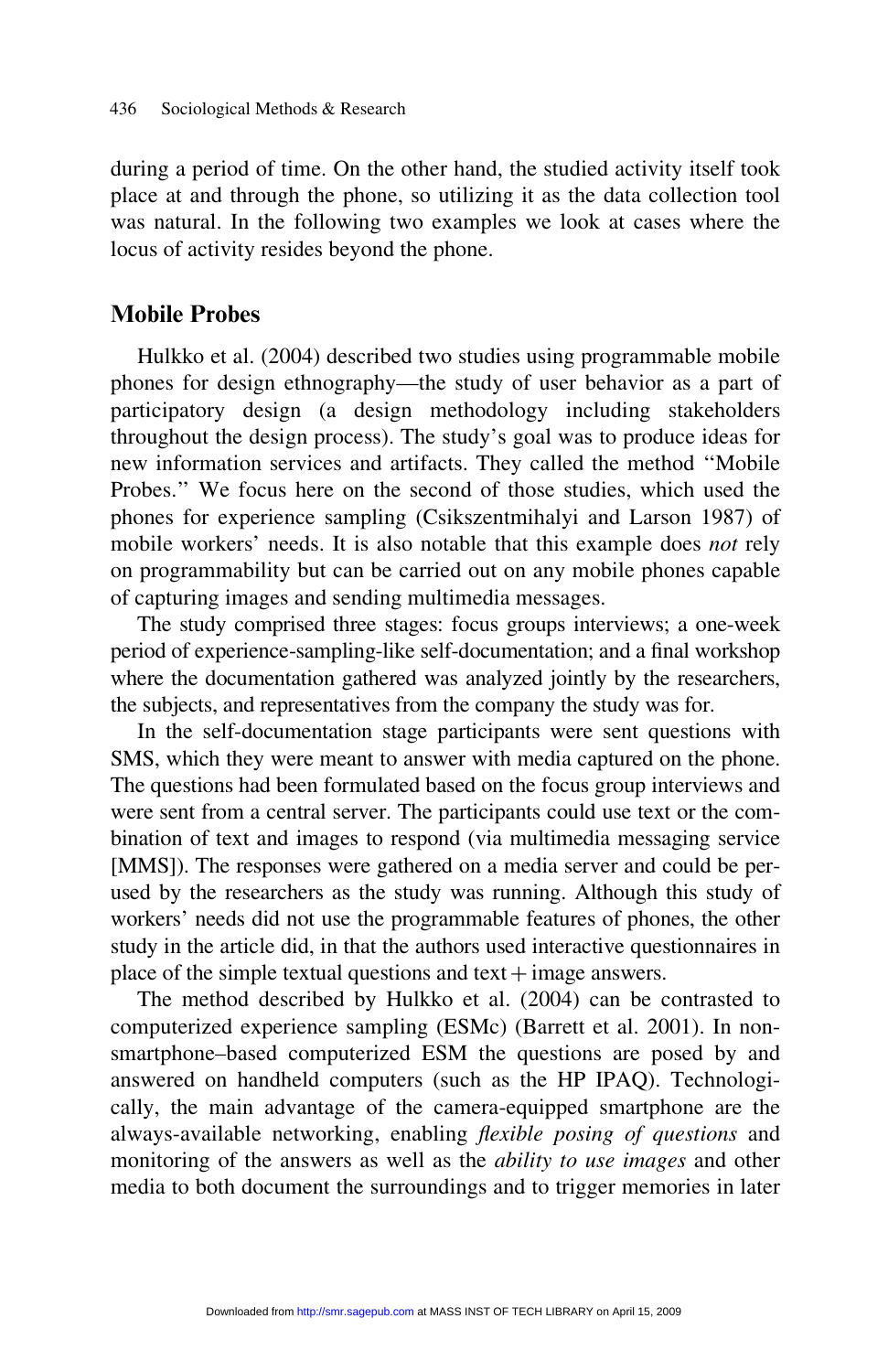#### Figure 2 Example Question Posed via Short Message Service (SMS) and Multimedia Answer from Mobile Probes

User J Wed, 21 Jan 2004 11:39 What kind of information do you need at the moment?



#### Where's my car?

Source: Hulkko et al. (2004). Copyright 2004 Association for Computing Machinery, reprinted with permission.

analysis sessions. Figure 2 shows an example question-answer pair from the study.

Computerized ESM has of course in general advantages over, for example, beepers and paper questionnaires: the subject does not have to accurately note answering times (and so the times tend to be more accurate), the ability to generate dynamic questionnaires, and the digital nature of the resulting material. These are inherited by smartphone-based ESM, with stricter limitations on screen size and input modalities. The main advantage of smartphones is then not the technical capabilities as such, but the ability to bring these capabilities to new settings, where people are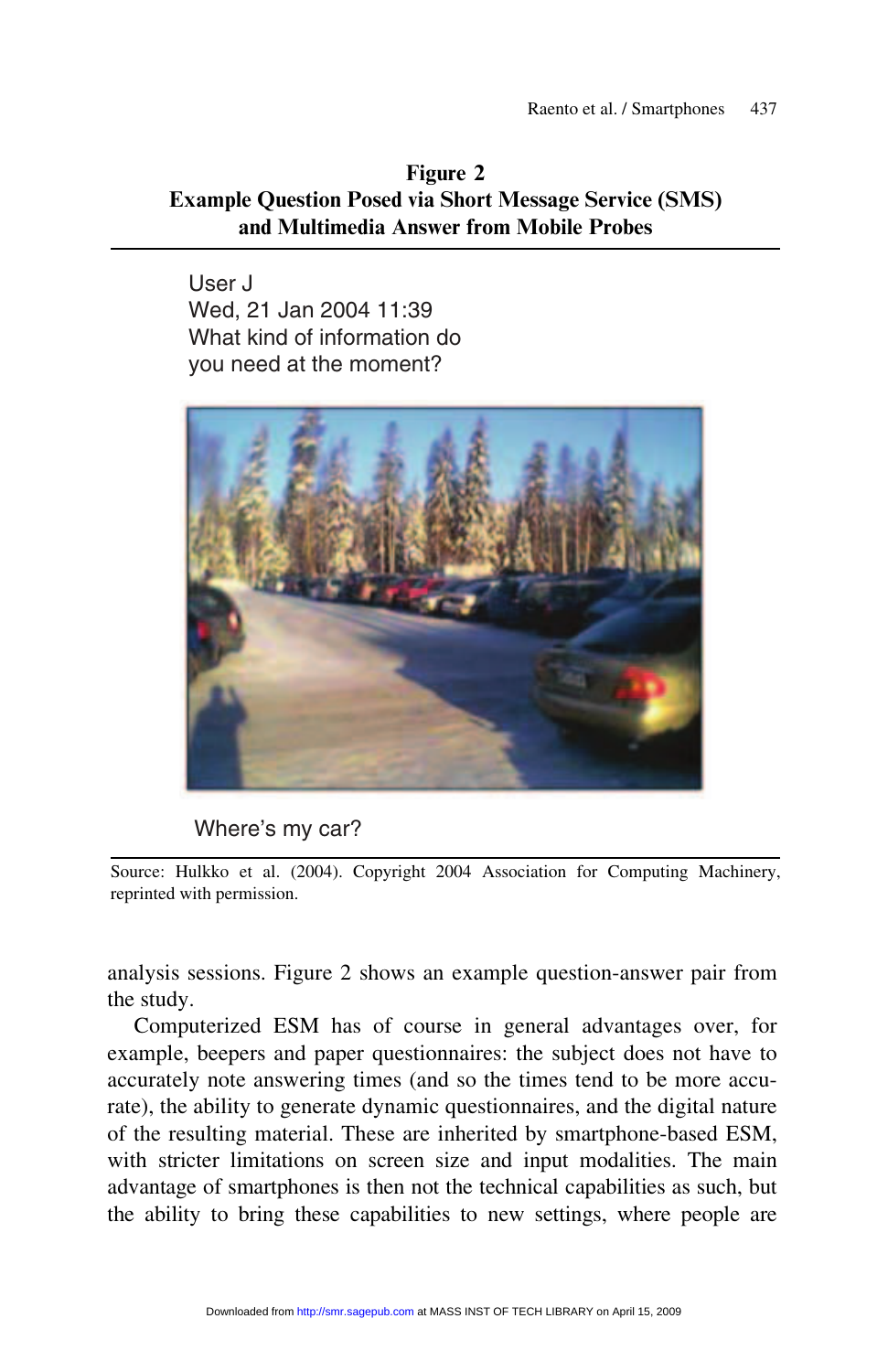unwilling or unable to carry additional devices or where such devices would affect the phenomena under study more; for example, taking out a mobile phone can be quite invisible and acceptable in social settings, whereas a handheld computer will likely bring extra attention to the subject.

In Mobile Probes, the data gathered by the experience sampling was not aimed at providing facts about the social world as such. Instead, it was used as a ''brainstorming'' tool, where the validity of the method was linked to whether the ideas thus produced could be used in the workshop to further generate product concepts together with the participants. Since the data set was purely self-reports, it agreed on a trivial level with how the subjects perceived the situations. The workshop allowed the subjects to participate in the interpretation of the documentation produced.

#### Social Network Analysis

The very nature of mobile phones makes them an ideal vehicle to study social networks: people habitually carry a mobile phone with them and use the phone as a medium through which to do much of their communication. The Reality Mining experiment (Eagle 2005) consisted of one hundred Nokia 6600 smart phones preinstalled with ContextPhone. Seventy-five users were either students or faculty in the MIT Media Laboratory, while the remaining twenty-five are incoming students at the MIT Sloan Business School adjacent to the laboratory. The information collected includes call logs, Bluetooth devices in proximity, cell tower IDs, application usage, and phone status (such as charging and idle). The study has generated data collected by one hundred human subjects over the course of nine months and represents over 450,000 hours of data on users' location, communication, and device usage behavior. This data set has been downloaded and used in the research of over thirty academics from all over the world. In addition, interest in the data set seems to have spanned traditional academic disciplines. The Reality Mining data set has been used to inform projects involving urban planning, machine learning, organizational behavior, ad hoc networking, sociology, and pervasive computing, along with many others.<sup>5</sup>

In return for the use of the Nokia 6600 phones, students have been asked to fill out Web-based surveys regarding their social activities and the people they interact with throughout the day. Comparison of the logs with survey data has given us insight into our data set's ability to accurately map social network dynamics. Through surveys of approximately forty senior students, we have validated that the reported frequency of (self-report) interaction is strongly correlated with the number of logged nearby devices ( $R = .78$ ,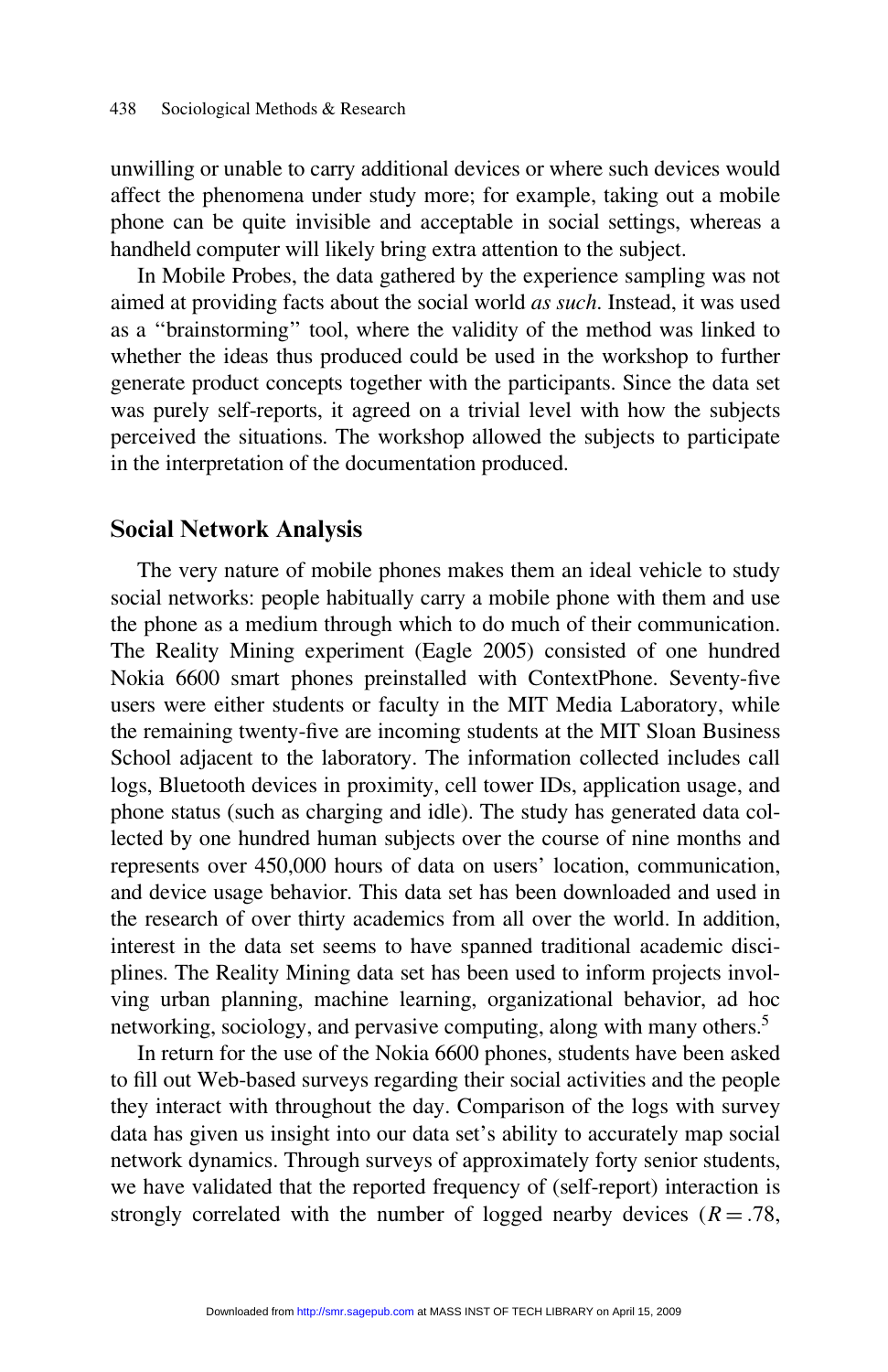



Note: In this case, a subject's social network is approximated by the communication logs. The number of new people the incoming Media Lab students call decreases dramatically after two months, while growth of the typical business school student's social network does not appear to have slowed down significantly.

 $p = .003$ ) and that the dyadic self-report data have a similar correlation with the dyadic proximity data ( $R = .74$ ,  $p < .0001$ ). The surveys were not significantly correlated with the proximity logs of the incoming students, which we do not know the reason for. Additionally, a subset of subjects kept detailed activity diaries over several months. Comparisons revealed no systematic errors with respect to proximity and location, except for omissions due to the phone being turned off or left at home or work.

The Reality Mining data has enabled us to build statistical models on different scales of the social system, ranging from the individual to the aggregate. In particular, discriminative and generative probabilistic graphical models, as well as models based on eigendecomposition, were used to classify and predict an individual's behavior, relationship with others, and affiliation to specific groups. Moving from individuals to groups of people, it was shown that the dynamics of an organization can be reflected in its proximity network. We were able to uncover unique patterns in the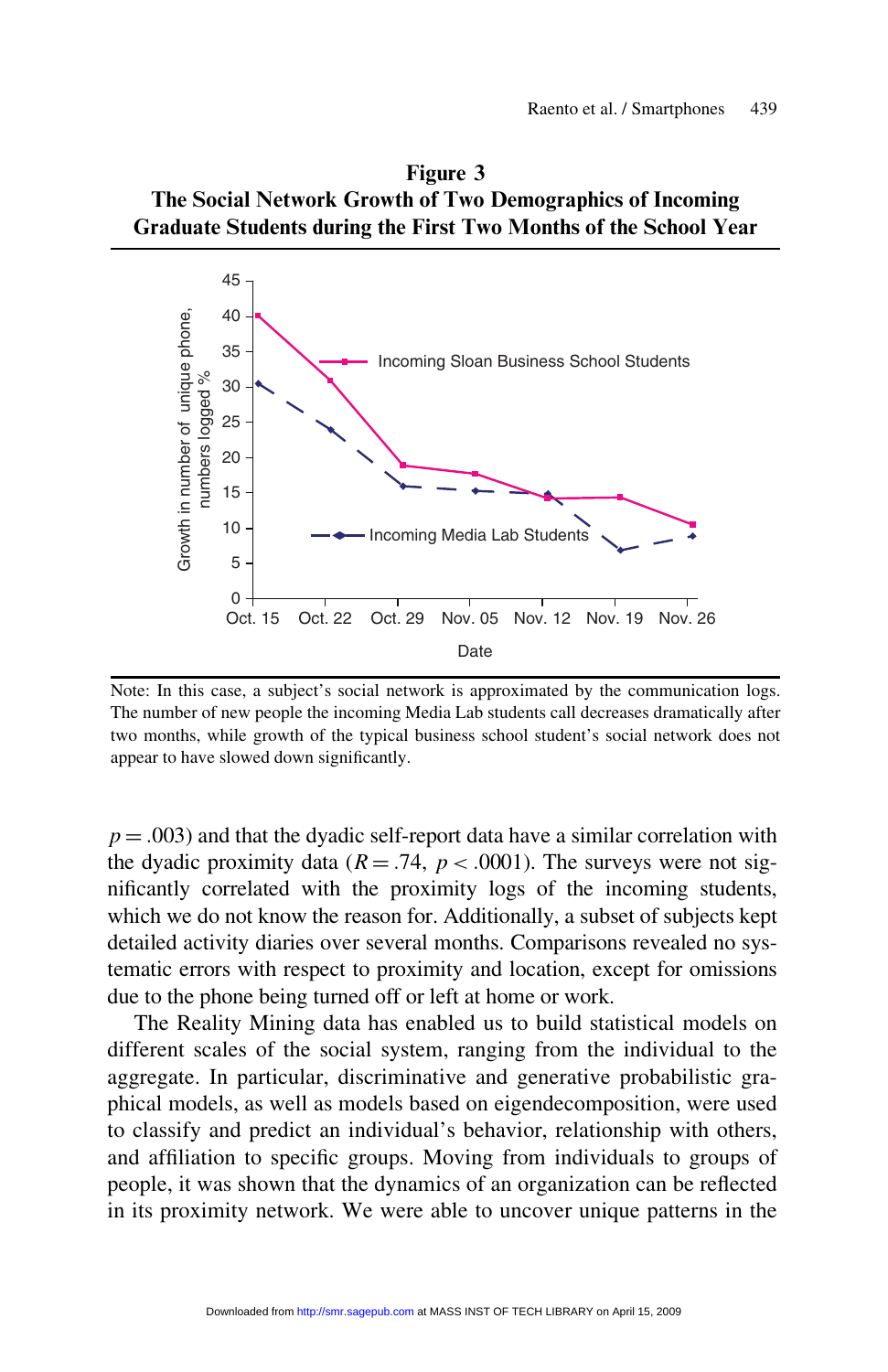collective behavior of the subjects that were indicative of major externalities such as weekends, finals week, organizational deadlines, major sporting events, and holidays. (for an example, see Figure 3).

To receive human subjects approval, it was necessary to explicitly describe each type of data collected from both participants and nonparticipants. It was needed to be made clear that participants have the option to delete any data they are not comfortable submitting to the study, as well as the ability to disable the logging application at their discretion. Particular emphasis was placed on the data captured from people who were not participants in the study. This data includes the Bluetooth hardware addresses, as well as phone numbers logged by the subjects. We made the point that the Bluetooth hardware address is an anonymous identification number that does not provide any information about the identity of an individual. However, this argument does not hold for the communication logs, which include the phone numbers and (if available) the individuals' names from the phone's address book. To be able to capture this data, we used the precedent of ongoing e-mail studies within academia. Similar to call logs, e-mail headers provide the identity and contact information of individuals not in the study. As with the e-mail studies, we made the point that these phone logs were the property of the participants in the study and were submitted with their approval. Prior to starting the experiment, each subject had to read and sign a detailed consent form listing the type of data to be gathered, providing sample data, detailing how the data would be treated, and describing what it would be used for. A sample of this consent form is available on the project's Web page.<sup>6</sup>

Traditionally, social network analysis has relied on self-report network data, making it difficult to collect extensive longitudinal data, largely due to the time-soncuming and burdensome nature of collecting data (Freeman, Romney, and Freeman 1987). Besides traditional self-report surveys or observational data to quantity social networks, the advent of the Internet has enabled a method of collecting extremely large social network data. Today, physicists are now deeply involved in the social network analysis by applying tools such as statistic mechanics on extremely large-scale social networks extracted automatically from digital information such as e-mail (Albert and Barabási 2002). These networks can represent the connections of millions of people and have a variety of interesting properties, yet the rich interpersonal relationship information that was traditionally collected by surveys or the human observer has been lost. The suite of rich, continuous behavioral data that can be logged by today's smartphones fall in between traditional observational data and analysis of very large networks from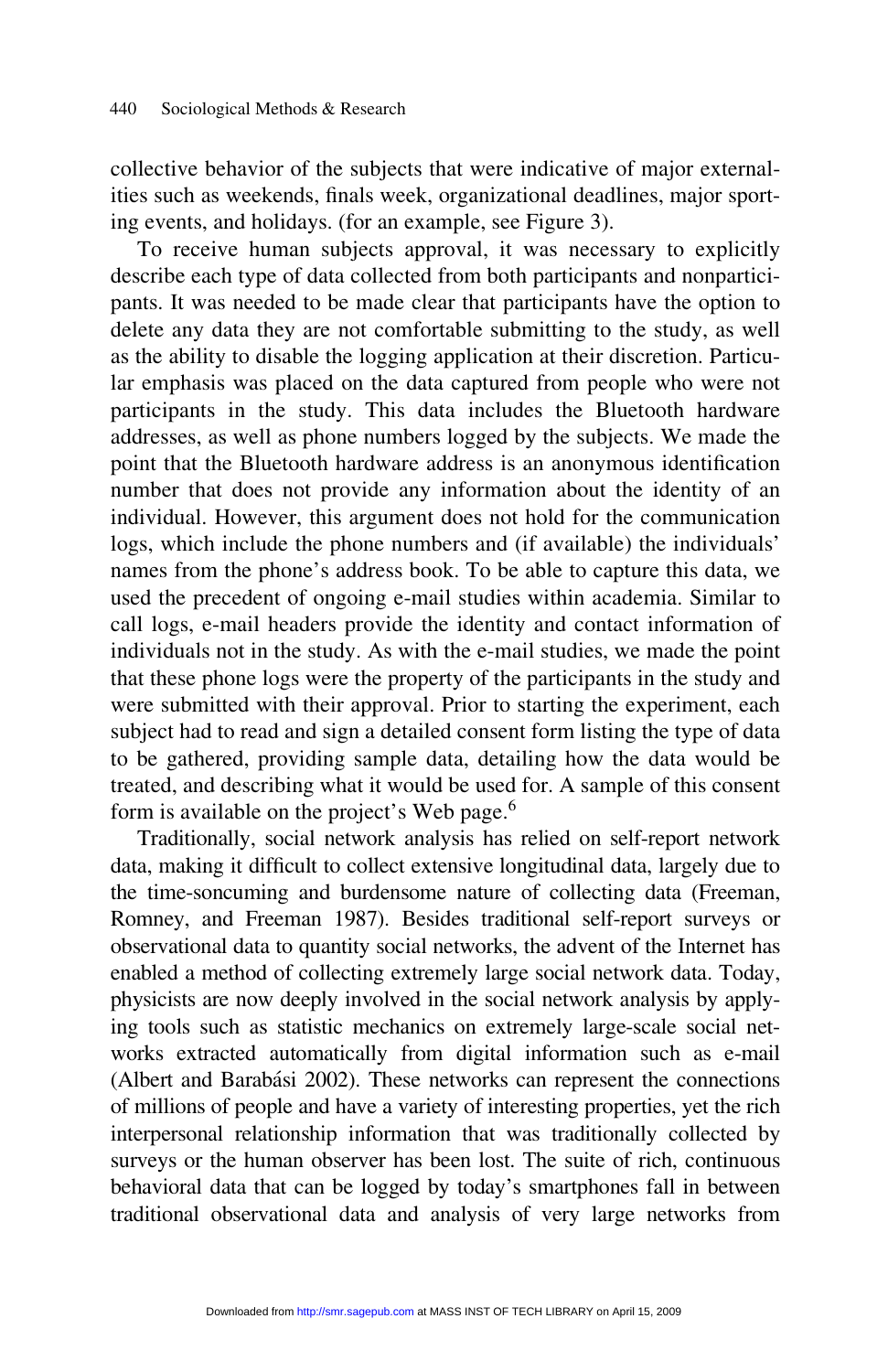digital communication such as e-mail. While the resulting data may lack the subtle details of a subject's social interactions as recorded by a human observer, smartphones provide a platform to continuously collect behavioral data that can scale to a large group of subjects and contains much more depth than simply one medium of communication.

#### Evaluation

The previous sections have given a concrete introduction into the capabilities of smartphones and their potential to augment social scientific research methods. Here, we generalize the opportunities for improved validity and reliability, as well as threats to them.

#### **Strengths**

Smartphones can significantly reduce the costs required to record and log mundane everyday activities of an informant and do not require an observer to be present in the activities. Improvements in ecological validity should be possible, since the automatic data collection can be done throughout the subject's everyday life and with minimal intrusion. The already available sensors can be used to infer many interesting aspects of an individual's everyday activities, such as movement at the macro level (basic global system for mobile communications [GSM] cell ID recording), meetings and encounters with identifiable and unidentifiable people (Bluetooth presence), communications (phone calls and SMS), contents and use of contact book and calendar, and audio scenes (microphone recording). The basic sensors can be in principle supplemented with more sophisticated ones, such as accelometers and geographic positioning systems (GPS) for keeping track of movements at the micro level, physiological sensors for measuring emotions, and body-worn microphones for recording conversations. Analysis of the data can concentrate on individual events or more systematic patterns occurring over time. Depending on the population studied, the analysis can look at emergent patterns at the level of a social group, community, or geographical area. Thus, when applicable, smartphone-based data collection may augment self-report methods, offer in some cases a transition from selfreport to observation, and extend the reach of experience-sampling, thus reducing the well-documented threats to validity of methods like diaries, interviews, and questionnaires (Bernard and Killworth 1977; Bernard et al. 1985).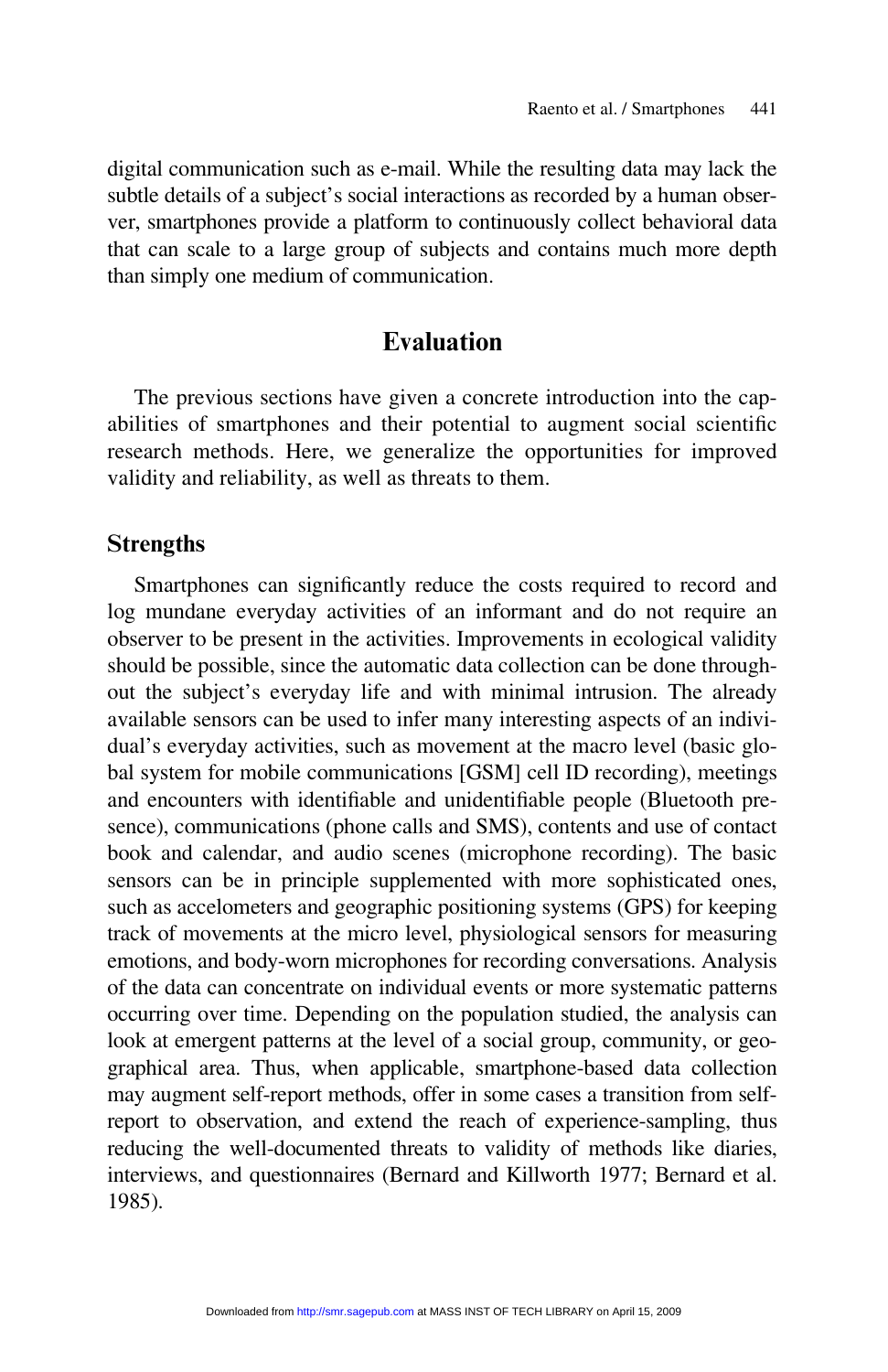The data collected automatically in the background—basically actions of people in time and space—correspond to ''observations'' as they are done in natural sciences. Therefore, we see them useful for behavioral social sciences. However, if the researcher is interested in a more interpretative analysis, the experience sampling method can be tied to events and activities. Intille et al. (2003) described a system where the researcher can specify rules defining when questions are asked, and which questions, based on contextual variables such as location. This limits the sampling to the times when a subject is performing a particular activity rather than burdening the subject with a very high question rate. Answering ESM questionnaires while mobile may task the available cognitive and attentional resources. The programmability of the smartphone opens up avenues of optimized questionnaires: Kurhila et al. (2001) showed that modeling the reasons underlying answers to questions allows the questionnaire to be adapted, so that a minimum number of questions will be answered while maintaining the level of information gained. However, care should be taken in the experiment design to ensure the results are not fully determined by the hypothesized model of activities or reasons.

The automation of observations about activities and encounters allows for a high granularity of data. For example, we have shown that the sampling interval defines the ''observed'' structure of social networks (Eagle 2005:82). With very frequent observations we can begin to understand how the network appears at different time scales. The rapidity can be extended to the researcher's ability to follow and control the study: Because data can also be transferred without human intervention, it is possible to get the data almost immediately as events occur or questions are answered. Should the experiment not be running according to expectations, it can be modified as soon as this is noticed.

Smartphones provide a number of attractive features at a relatively low cost. The automation of observation greatly reduces the amount of work required of the researcher, as the Reality Mining study demonstrated how a single researcher can observe one hundred subjects. The artifacts produced by self-documentation are digital, reducing the effort needed for analysis. The technology itself, although not free, is not very expensive. The low-end smartphones cost at the time of writing around 200 EUR. These smartphones are quite capable of carrying out the tasks described in this article. If real-time monitoring of the experiment is wanted, data connections are required for the participants. Data connectivity can be acquired for 10 to 20 EUR per month in many countries, but may be significantly more costly in some.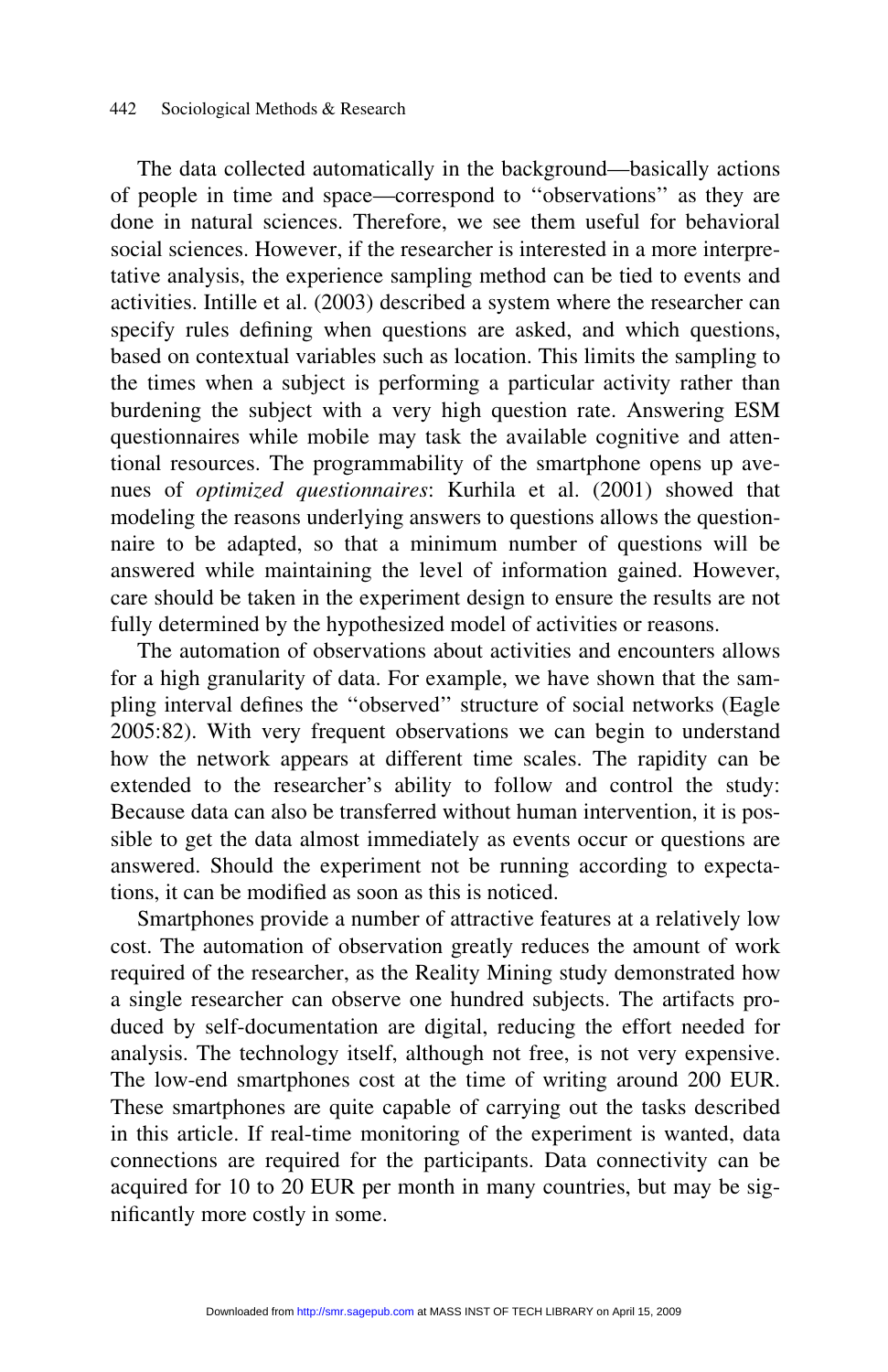#### Threats to Validity and Reliability

The main criteria for evaluating any method are its validity and reliability. Given the characteristics reviewed above, smartphones have the potential to play an important role in improving the validity and reliability of data-gathering methods in the fields of social scientific inquiry interested in everyday activities. However, there are inherent technical and practical concerns that can pose threats and limitations to the smartphone's validity and reliability as a data collection device. This section reviews the most typical limitations that have emerged in our efforts at field studies.

Technical. Existing smartphones already have interesting data sources, such as movement and proximity sensors, that create new possibilities for research. These sensors, however, are hardly adequate for monitoring all physical or social activities: what the subjects are working on, what they are saying, and how they feel. The nature of available sensors obviously determines the domain of possible constructs that can be studied with the phone. However, in many cases, the currently limited sensory data can augment other methods. Automatically gathered data, especially recordings of phone calls together with contextual cues, can be very helpful for interviews: They can trigger memories and help the subject relive the situation.

Some of the data sources that do exist are quite noisy. The Bluetoothbased detection of other subjects nearby is inherently stochastic. The absence of a phone from a Bluetooth scan cannot be used as proof positive that the person in question was not present. Noise per se is threat only to statistical conclusion validity, given that the introduced noise is random. This noise in Bluetooth scanning is tentatively identified as random and should not correlate with any behavioral phenomena (Eagle 2005:49).

A more serious problem is caused by various inaccuracies. GSM-cell– based positioning, with city- and district-level tracking, may not give accurate enough location. It is, for example, not accurate enough to distinguish between home and the shop nearby, or office and the lunch café. These inaccuracies can be systematic and thus should be accounted for in the analysis of data. On the positive side, foreseeable technological advances may help to overcome this problem. For example, it is possible to augment such location with Bluetooth beacons set in appropriate locations (Chan et al. 2003).

Studying communication patterns via the mobile phone will give strong insights into a subject's relationships, especially since we can collect both the occurrence of communication as well as the content of it. However, not all communication is through the phone, not even all technologically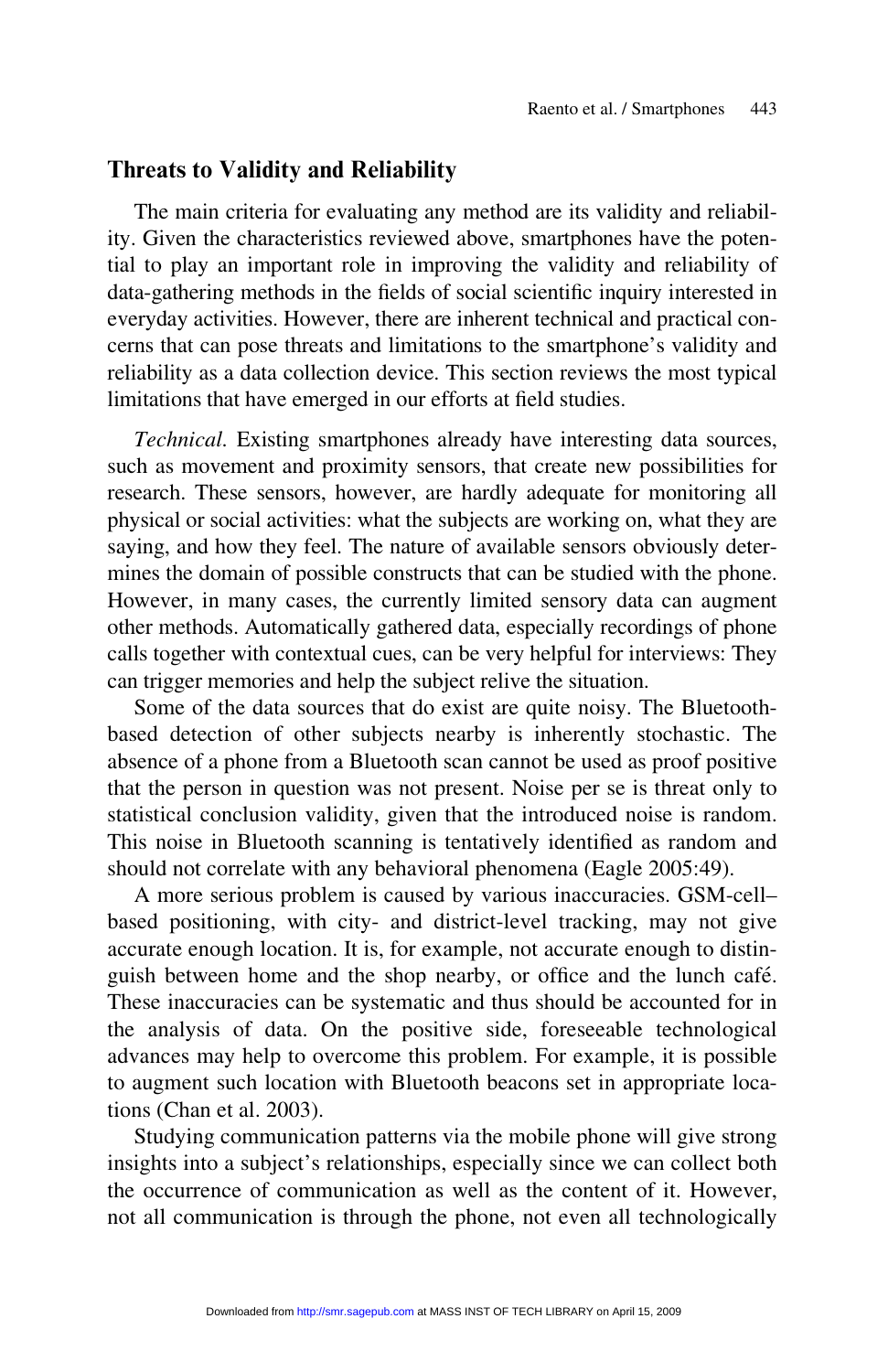mediated communication. E-mail and instant messaging can be used even predominantly in some relationships. If comprehensive studies of communication are to be made, the e-mail and messaging data should be collected as well. It is quite easy to gather the e-mails sent and received by a subject, but detailed knowledge of the context in which a message was read or written may not be possible.

Studies conducted with the assistance of technology are of course susceptible to failures of technology. We have experienced nonworking data connections, corrupted memory cards, crashing software, and broken phones. The most fragile link is often the data connection, which may be unavailable for even days at a time due to failures of the phone software or lack of network coverage. Any study should take into account the possibility that remote real-time observation is not always possible. Even if remote data collection can be unreliable, so can local collection. Software problems and hardware failure may result in losing locally stored data. In our experience, it is more reliable to gather data remotely, because the duration of a potential failure decreases significantly. If remote collection is not possible, data should be collected from the participants quite frequently, while accounting for the possibility of data loss in the sample size and sampling strategy. The most extensive figures on the reliability of data collection come from the Reality Mining study, where overall collection coverage was 85.3 percent on average (Eagle 2005:50).

Finally, when the study relies on self-documentation, the limits of the device should be taken into account. The small screen and fairly difficult text input may limit the amount and expressiveness of answers that can be gathered from the user, compared both to pen-and-paper ESM and computerized ESM. On the other hand, interactive questionnaires can be used to reduce the amount of text input needed, and photos and audio recordings may be used in conjunction with text.

Human factors. While mobile phone technology is increasingly familiar to people in the developed world, not all users are comfortable or familiar with smartphones. Many mobile phone subscribers only use the most basic functionality and simple phones. Switching to a more complicated phone, or switching to a different manufacturer's phone, may scare some and will most certainly influence the way people use the device. If the subjects are not familiar with the smartphone, any measurements relying on phone use (communications, self-documentation, interaction logs) from the beginning of the study should be used with care. The data from the Reality Mining experiment suggests that the use of the phone reaches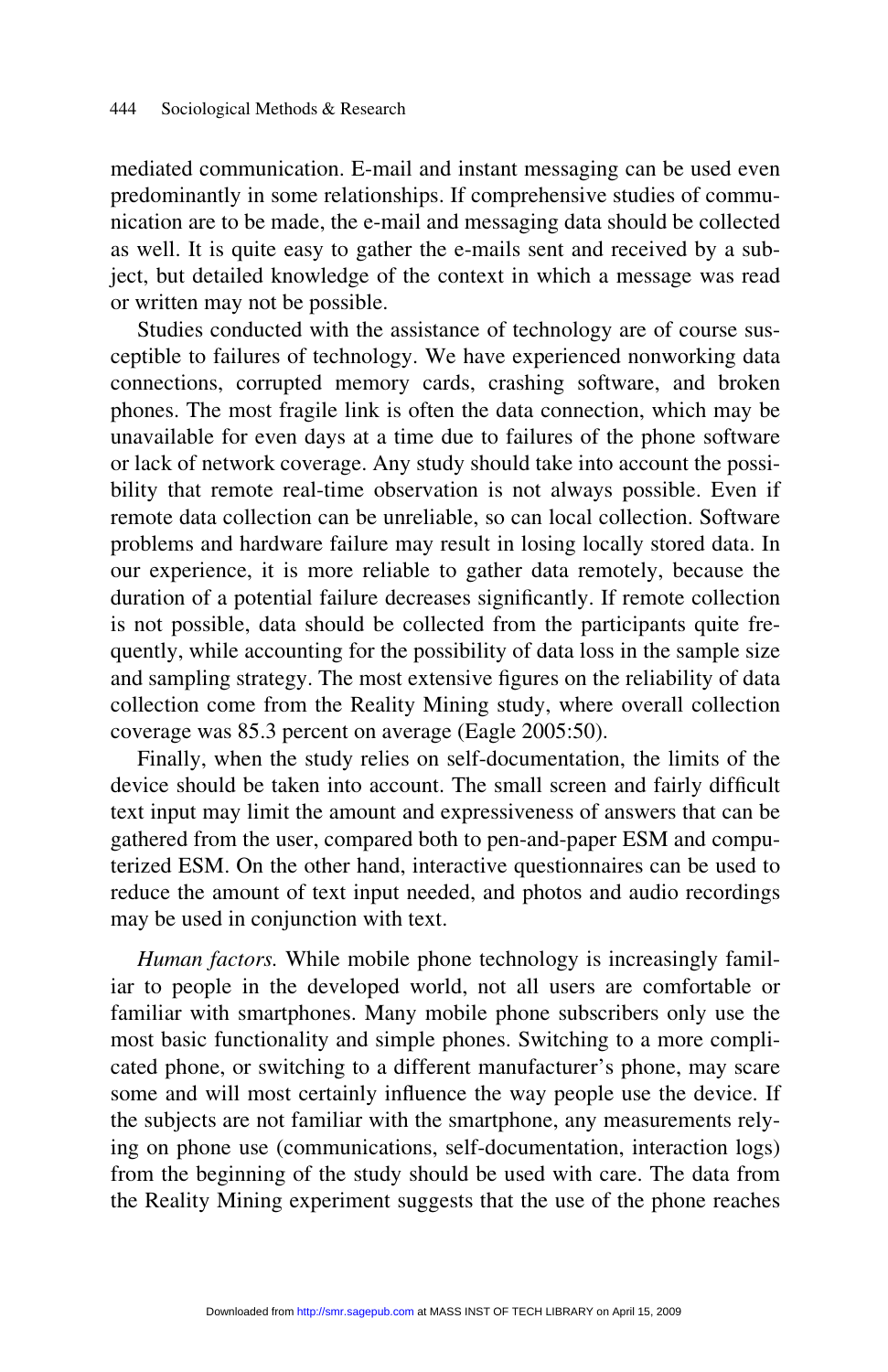a stable level in about two weeks (at two weeks the 75th percentile of the number of functions used during the day has fallen to 6, from the initial 12. The 75th percentile falls further to 5 after about two months, which suggests lingering effects). It may be prudent to allocate some observation time to gauge how familiar the users have become with the device. At any rate, individual differences in the ability to use the phone pose a threat to validity that should be considered at the outset of research.

Although the phone is carried extensively by the user, it may be left behind by choice or accident. We have shown (Eagle 2005:50) that detecting such situations is possible when the phone is forgotten for a longer period but becomes significantly harder for short periods, for example, leaving the phone in the office when going to lunch. In general, it should not be assumed in the analysis of the results that all data gathered on the device correspond to the activities of the user, and observation may be needed to estimate how this affects statistical inference.

Any ESM-like method has to take into account that people are not equally capable or willing to answer questions in all situations. If the user is actually mobile at the time of a sample, he or she may have extremely limited attentional and cognitive resources (Oulasvirta et al. 2005) to allocate to answers. Even when not mobile, it may be awkward to fill out a questionnaire in a social situation. In these cases, the answering may either be postponed to a later time, with a decrease in accuracy, or not done at all, with a bias in the sampling. These error sources are particularly relevant, since they may well correlate with the phenomena under study.

As with any research that requires an intervention into the subject's life, the intervention itself may affect the phenomena studied (sometimes called the ''Hawthorne effect,'' even if the original study has come under criticism [Kompier 2006]). There seems to be no reason to assume that this effect is larger with smartphones than it is with other methodologies, and it may be significantly smaller when smartphones are used as purely observational tools (in comparison to, e.g., video recordings). A relevant way to combat the effect of the intervention is to increase the length of the study to allow for habituation, which the lower cost of smartphone-based methods should allow. A specifically relevant way in which this may happen is an increase in communication activity if the researcher is paying the phone costs. Especially for younger users, the cost of calling is the limiting factor to the amount of calls they make. We recommend that the users pay for the normal use of the phone, while the researcher only pays for extra costs incurred by the study.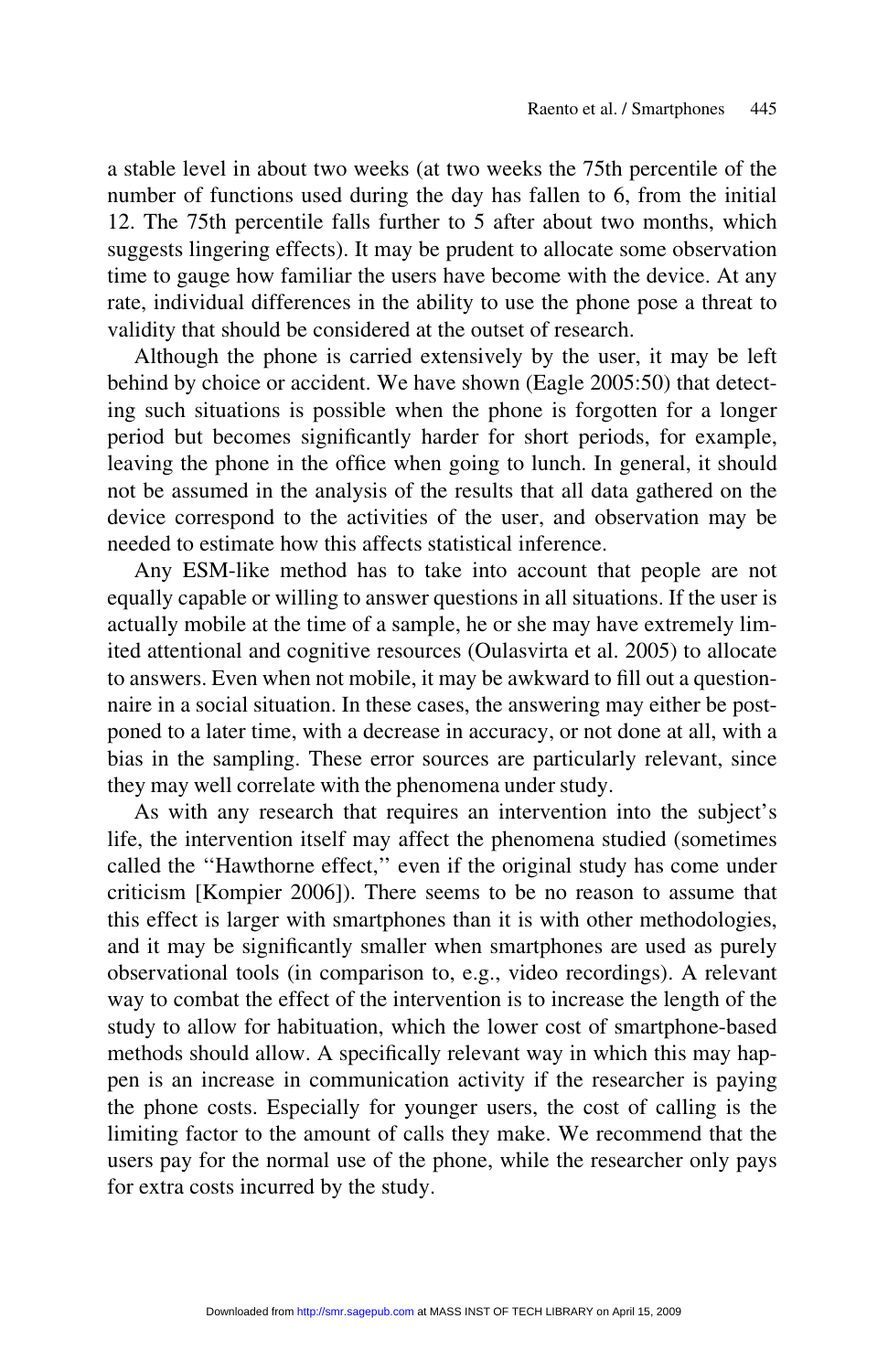Practical. Although there are emergent software packages for the types of research outlined in this article, most of these tools still require some level of familiarity with the underlying technology. In practice, it has proved necessary to have a technician involved in the research effort. The technician should be familiar with issues like mobile phone hardware, subscriptions, mobile data connection, installing of software on phones, and transfer of data from them. Additionally, contractual aspects of mobile phones, such as the ability to switch phones or the cost of data connections, vary a great deal between countries, which requires some time to learn the local protocols.

If the feature set of existing software does not meet a particular research need, programming the smartphone can be daunting task. A mobile phone programmer does not need to be allocated full-time to one study, however, but can be either employed part-time or shared between different studies. Finding suitable personnel should be given enough time and funding, and programming should be approached as a medium-difficulty software engineering effort, even if the changes would seem trivial on the requirement level. For example, changing the ContextPhone software to support memory cards and some additional data sources for the Reality Mining study took approximately two weeks of work time and maybe four weeks of calendar time, with an experienced programmer.

Tools to support the analysis of data gathered with smartphones are not widely available. In all three studies described in the previous section, the data were analyzed with proprietary tools developed either by the researchers or within the same institute. Although off-the-shelf software, such as database management systems, can be used to solve parts of the problem, representation and presentation of high volumes of multidimensional timeline data remains a difficult information visualization task.

It is crucial for many measurements (communications, usage patterns) as well as for ecological validity that the smartphone used for data gathering is the subject's main phone. Having a subject carry around two phones does not provide many advantages compared to traditional computeraided ESM with handheld computers. However, we have found that a new smartphone may be enough motivation for many participants to switch from their existing phones.

The studies described here prove that smartphones can be used for medium-term longitudinal studies (on the order of months). There is nothing that indicates that new subject-related problems would specifically arise from extending the study period with smartphoenes in general. On the technology side, the devices used last for a maximum of a couple of years, and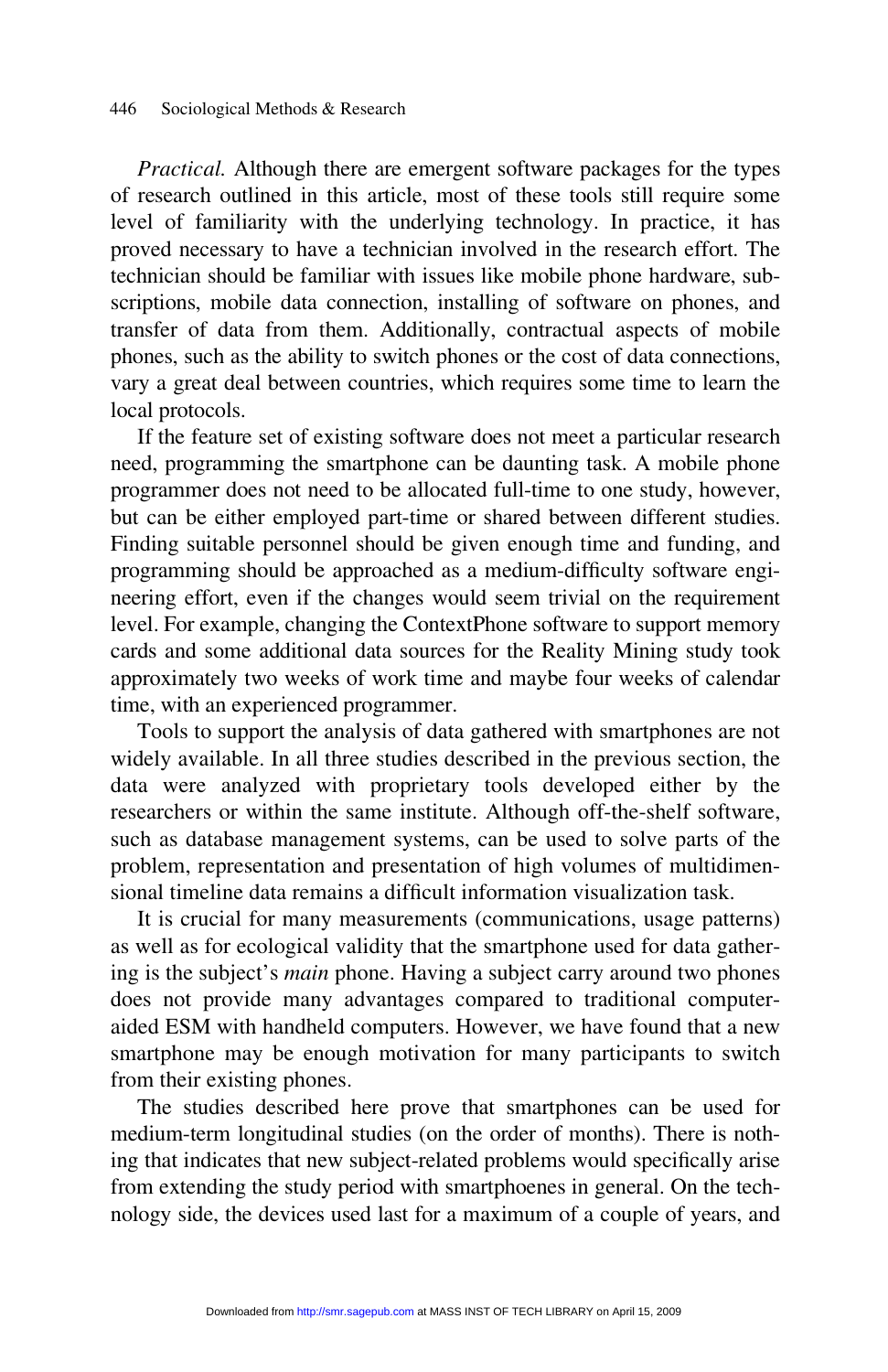subjects may also have expectations on upgrading phones every year at least. Thus, the researcher would need to have resources to maintain the software so that it can be used on upcoming phones and so that the functionality of the new phone/software combination is comparable enough to enable comparisons on the data.

The efficiency of using smartphones for data gathering is not fully clear. The amount of effort in producing a robust gathering process with programmable devices may outweigh the benefits in some cases where, for example, pen-and-paper experience sampling would also be appropriate. In such cases, the researcher will have to evaluate the options specifically for their goals, subject population, and available resources. For the kinds of studies exemplified in the Reality Mining case, the smartphone is the only method currently capable of producing the described data. Hence, if such data is of interest, the method is efficient.

Ethical. An ethical issue in the use of emerging technological artifacts is informed consent. Although the researcher may explicitly describe each type of data collected from both participants and nonparticipants, the subject may have trouble realizing what this actually means. The sheer quantity of data produced can create a situation where neither the subject nor the researcher may be fully aware of what lies within the information collected. The use of data analysis tools may uncover unforeseen patterns or models. As subjects may not fully comprehend the data collected, the researcher needs to be specific about the goals of the research and may have to limit the reuse of the data to preserve informed consent.

The unobtrusiveness of the smartphone hinges on habituation to the presence of the phone. In principle, the less aware the subject is of the presence of the observing device, the less its presence should affect the study. Being unaware of course conflicts with informed consent. We feel that in many cases, it is ethical to carry out a study if the subject has after consideration given willing permission, even if he or she is not constantly aware of participating in the study after the permission has been given. If the topic of study or the subjects studied are deemed so sensitive that continuous awareness is mandatory, the obtrusiveness of the phone can be increased, either in a way that aids in data collection, such as by posing questions, or even purely for the reason of notifying the user of the ongoing observation. In our studies, for example, the recording of phone calls has always been accompanied by a beeping sound to remind the subjects of the recording, and in several cases, they have altered their conversation with that knowledge.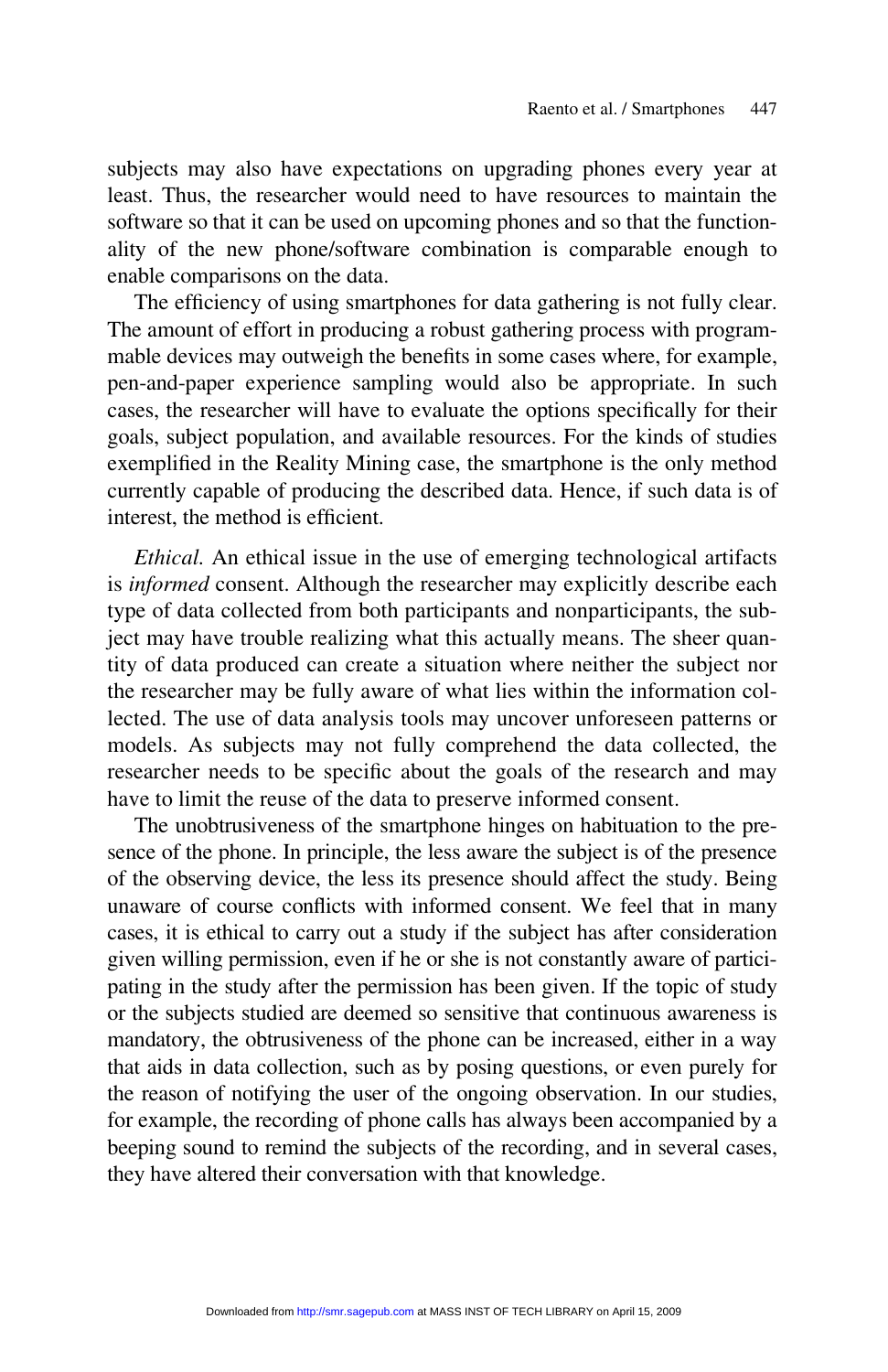The methods described here have been used to gather data not only of the explicit subjects but also of others they interact with. This holds of course for other methods where subjects are asked to describe their interactions with other people. However, the ease of collection and the amount of data do create a difference from, say, diary studies. In all of the cases described here, it is possible to limit the amount and kinds of data gathered of others (for example, the physical proximity data could be gathered of consenting others only, and the same for call logs). The researchers will need to apply restraint appropriate to their goals in the use of the smartphone.

Finally, there is a larger risk in the use of digital data in comparison to physical artifacts. The smartphone may be stolen or the data transmissions eavesdropped upon; the technical nature of the method means more personnel are involved in the study, and it is easy to accidentally set inappropriate permissions on computer files. These issues need to be addressed by researchers in relation to the nature of the data they choose to gather and perceived risk. For example, the subjects may be required to have passwords for their phones, the transmission of the data may be protected with encryption, and all personnel involved in the studies may need to be specifically trained in the privacy issues involved.

#### Conclusion

This article has proposed and illustrated smartphones as a research tool for social scientific research. Thus far, smartphones have been mainly used in applied interdisciplinary areas like HCI and computer-supported cooperative work, mainly because of high development costs and the specialized skills needed for their utilization, but the technology clearly has potential beyond these applied settings. Emerging research software packages are rapidly changing the cost of using smartphones. Both the methods and research questions of HCI are often close to those of other behavioral and social sciences. The smartphone's promise of cost-effectively enabling new kinds of observational studies, allowing long-term ecologically valid observation of daily activities, and providing rich self-documentation possibilities should be relevant to any research involving human field studies.

The previous section has reviewed many threats and limitations to validity and reliability for methods utilizing smartphones as a data-gathering tool. To summarize, the main technical threat against validity of methods based on smartphone data is the (currently) limited set of sensors. Although current phones feature several relevant sensors, such as location and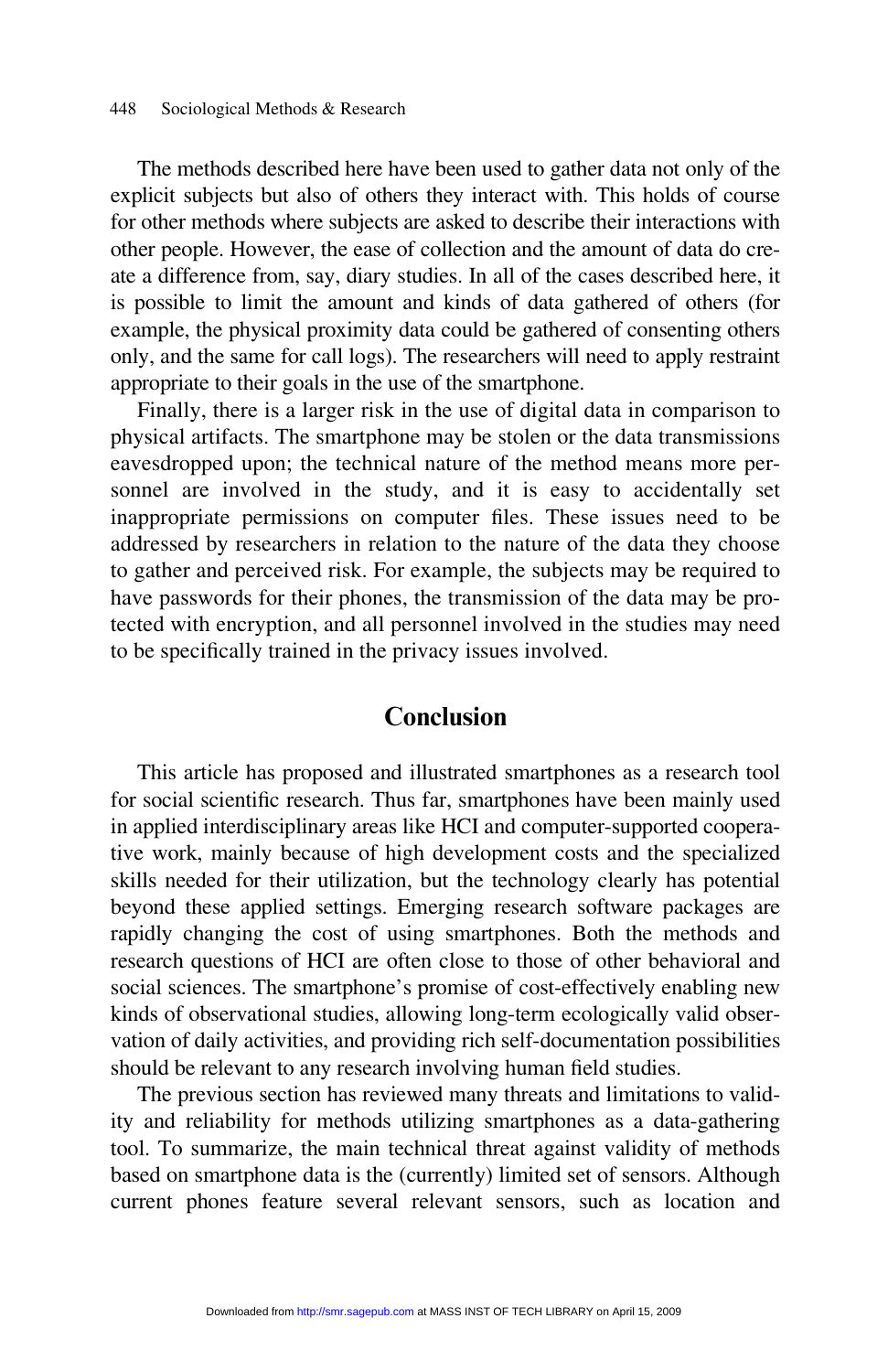proximity of other devices, it is a fact that the basic sensors do not yet support access to a very broad range of everyday activities. In the near future, the number and breadth of sensors available to smartphones is expected to increase significantly. Similarly, present-day technical factors such as restricted battery life and limited network coverage affect the reliability of smartphone-based methods, but improvements are foreseeable in these areas as well. A more serious threat is posed by the nature of the phone as integrated into everyday life of the participants. While the willingness of people to carry phones is the key argument for using them for data collection, it also introduces threats that are particular to the skills and practices of using the phone. Due to people's practices of carrying and controlling the phone, the validity of data collection may suffer. Systematic demographic differences in ownership and skills using the phone may introduce selection and other biases. Of course, many of these threats can be countered with careful research design and implementation.

Sociological and social psychological studies often assign the subjects to a passive role and give few benefits for participation. The data collected from the smartphone can be seen as a form of automated diary and could be used by the subjects for self-reflection; memory augmentation; or, if media capture is used, as a way of organizing media and telling stories about them (examples include Nokia's LifeBlog, $^7$  Microsoft's MyLifeBits research effort [Gemmell et al. 2002], as well as our Merkitys–Meaning<sup>8</sup> software). One of the authors experimented with some subject-viewable representations of the data. Most of them were not very engaging to the subjects, but the game-like aspect of comparing social network sizes with other subjects was important to some. Care must of course be taken if such tools are used during a study, especially if they expose critical variables under study.

Despite these limitations, there is a potential for the technology. To conclude the article, we return to assess the idea that the smartphone could be ''the fMRI'' of the social sciences. We believe that its main strengths as a data collection tool are related to its natural integration into people's mobile phone–related practices. The most significant strength of smartphones is that they can make feasible and augment longitudinal, process, and context-sensitive investigations that transform the whole logic of investigation. This enables researchers to unobtrusively peek into aspects of social interaction not unlike fMRI allows peeking into an individual's psyche.

However, as in the case of fMRI, there is no unambiguous mapping between the data a smartphone can automatically collect and everyday social behavior. Similar to fMRI, which is largely based on a hypothesis on the relationship between blood circulation and brain activity, the development of the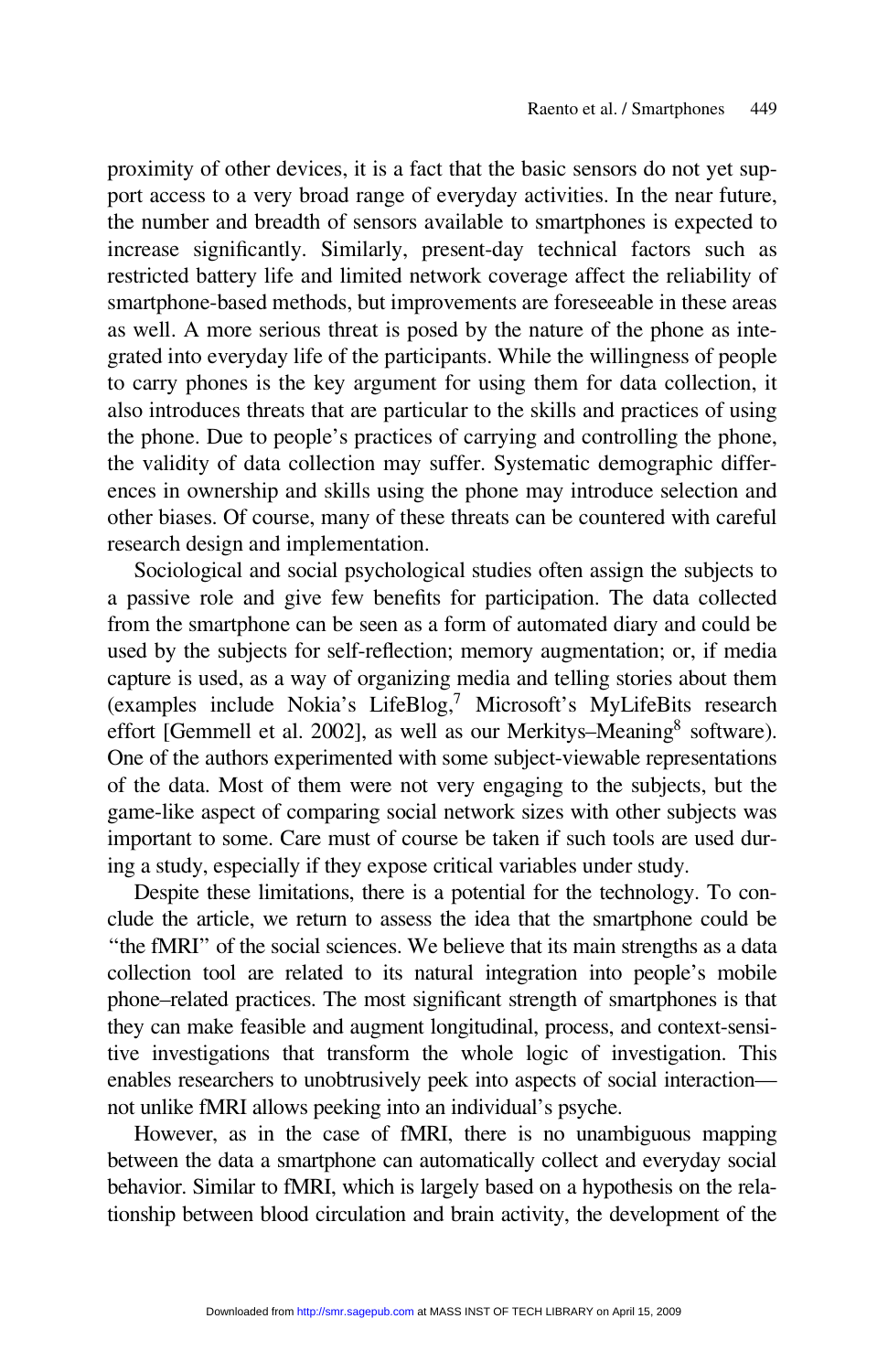smartphone methodology requires careful basic studies of how the log data maps to everyday social behavior. We are only in the beginning stages of such endeavors. The first case example reported in this article presented an intervention study where vast amounts of sensor data were collected and analyzed—over 370 megabytes of raw data. Obviously, the researcher's interpretation of such data, devoid of the subject's own interpretation of the recorded events, relies on information that can be supplied by other methods.

However, since experience sampling can be easily applied in smartphones to complement background logging, smartphones themselves can provide a partial solution for the need for triangulation. Indeed, smartphones provide three modes of data collection: (1) automatic data logging in the background, (2) experience sampling as a way to collect subjective data, and (3) integration of the two.

Described like this, we believe that smartphones can be useful as the main tool or as a supplementary tool for many of the primary methods of social sciences, like observation, longitudinal studies and case studies, interview, and content analysis. The invention of a new method may in a sense "create" the phenomena that scientists study. The validity of many traditional methods are constrained by retrospective and unreliable data collection with associated numerous biases. What smartphones offer is a relatively inexpensive way to collect high-fidelity data that may reveal the processual and contextual facets of the studied phenomenon.

We anticipate that the rapid development of new sensor and interface technologies soon will change this situation. Nevertheless, there are fundamental social limitations to the domain of applicability. Just like fMRI presumes a controlled laboratory context for conducting experiments, smartphones presume a context of mobile phone usage for data collection, which reduces the tool's applicability in studying those aspects of everyday situations where mobile phones are not naturally present. To make this speculation more concrete, four speculative examples are given below, complementing the three real cases and differing in the technical sophistication of the smartphone application assumed. First, instead of beepers and diaries (Csikszentmihalyi and Larson 1987), most experience sampling can be done on handheld devices (Barrett et al. 2001). Intelligent context-dependent triggering rules can be utilized to alert the participant to fill in an interactive questionnaire. For the participants, this implies that a single-purpose, specialized tool would no longer have to be carried. Second, as opposed to diaries and questionnaires, everyday mobility patterns of urban residents could be studied by recording the location information available to smartphones (see, e.g., Laasonen 2005). Third, conversational patterns of people could be studied by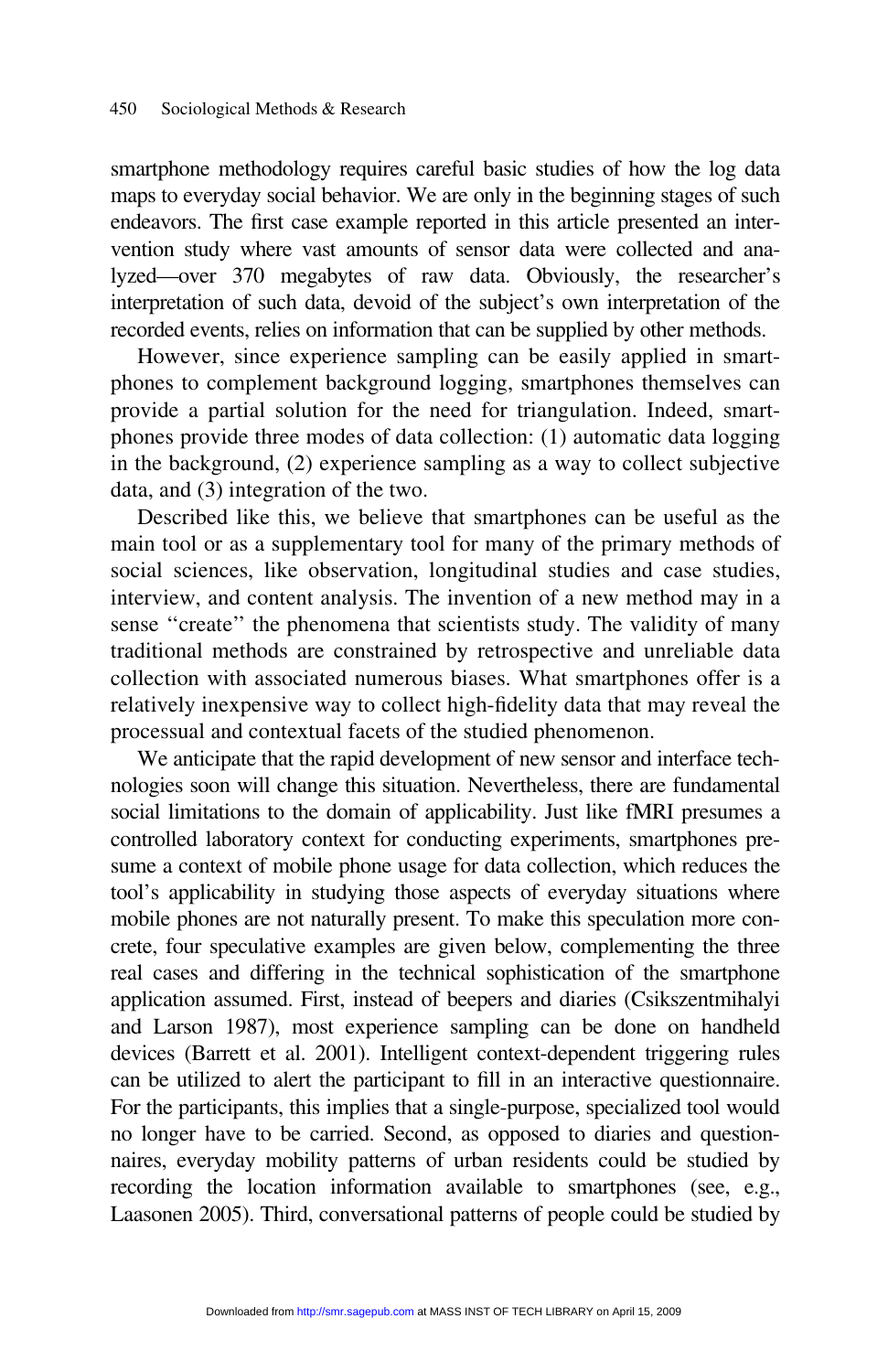smartphones recording contents of the phone calls. Our own attempts have looked at the utterance of location in the beginning of phone calls (following Arminen 2006), but the potential of smartphones extends beyond that. For example, we imagine that the question of in what situations and contexts people make phone calls is of interest to communication studies. Or a conversation analyst could sample everyday discussions of people by utilizing the background external audiorecording capabilities of the phone. Fourth and finally, the Bluetooth connectivity could be utilized to augment the existing sensors with a range of external sensors that the participant can wear elsewhere (within about a ten-meter range). Such might include heart rate monitors, galvanic skin response sensors, pedometers, accelerometers (for activity recognition), external cameras, and microphones. For example, psychophysiological sensors combined with activity recognition based on microphone input could be utilized to study emotions in social interaction. We believe that the success of the smartphone as a research tool will depend on our innovativeness in integrating new sources of data.

From a wider perspective, we foresee a significant potential for this tool in different fields of social scientific inquiry. Two distinct modes may characterize the tool's utilization in different fields: passive and active. For example, sociologists are most likely to use it for analysis of phenomena like social networks, diffusion, and social behavior. We tend to believe in its usefulness also in many other areas of sociology, for example, those looking at demography, collective behavior, rural and urban sociology, migration, sociometry, social network analysis, conversational practices, leisure studies, interpersonal relationships, the practices of social organizations such as families, and social movements. Such studies would rely on the assumption that the phone, passively collecting data on movement and encounters of participants, does not itself affect the phenomena under scrutiny. On the other hand, behavioral scientists may be more interested in utilizing the smartphone as a tool in controlled field experiments and as a way of actively probing the participants for information. Economists may find useful the new possibility to compare objective data on consumer behavior to subjective reports, and the same aspect may be of interest to psychologists looking at the ecological validity of psychological constructs like personality or working memory span. Educational and organizational sciences may find new ways to study an individual's or an organization's practices at the micro level. Studies utilizing this mode must take a stance toward the question of how this method of data collection changes the participants' behavior.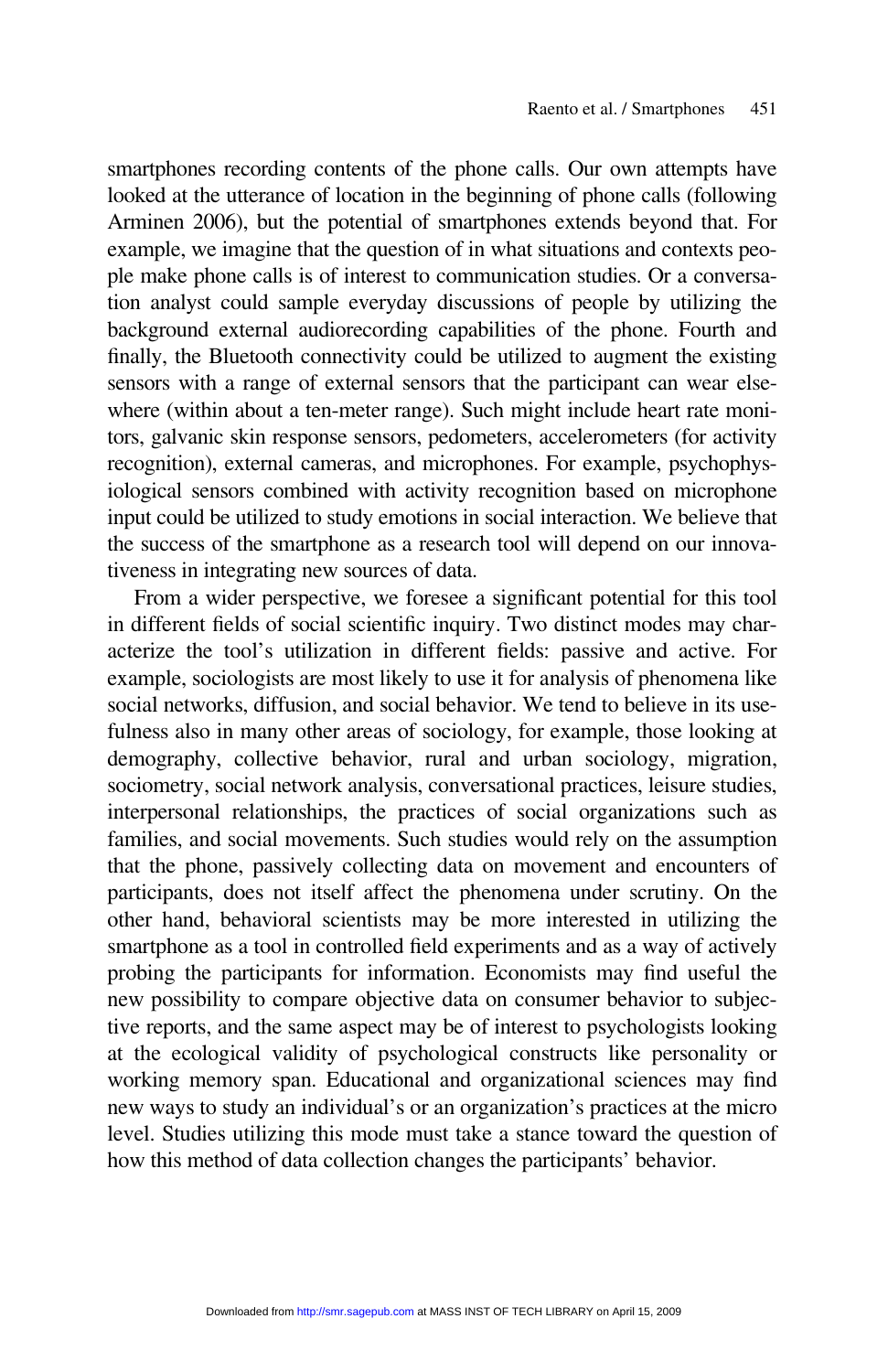#### 452 Sociological Methods & Research

#### **Notes**

1. We will in this article use the generic term ''social sciences'' for compactness. We foresee a promising avenue for research utilizing smartphones in various fields in the social sciences, but particularly sociology, social psychology, urban studies, technology assessment, and media studies.

- 2. http://www.brainquiry.com/.
- 3. http://www.cs.helsinki.fi/group/context/.
- 4. Available from http://web.media.mit.edu/~intille/caes/.
- 5. Data set available from http://reality.media.mit.edu/download.php.
- 6. http://reality.media.mit.edu/pdfs/consent.pdf.
- 7. http://www.nokia.com/lifeblog/.
- 8. http://meaning.3xi.org/.

#### **References**

- Albert, R. and A. L. Barabási. 2002. "Statistical Mechanics of Complex Networks." Reviews of Modern Physics 4:47-97.
- Arminen, I. 2006. ''Social Functions of Location in Mobile Telephony.'' Personal and Ubiquitous Computing 10:319–23.
- Barrett, L., B. Feldman, and J. Daniel. 2001. ''An Introduction to Computerized Experience Sampling in Psychology.'' Social Science Computer Review 19(2):145-185.
- Bernard, H. R. and P. D. Killworth. 1977. ''Informant Accuracy in Social Network Data II.'' Human Communications Research 4:3–18.
- Bernard, H. R. P. D. Killworth, D. Kronenfeld, and L. Sailer. 1985. ''The Problem of Informant Accuracy: The Validity of Retrospective Data." Annual Review of Anthropology 13:495–517.
- Butts, L. and A. Cockburn. 2002. ''An Evaluation of Mobile Phone Text Input Methods.'' Pp. 55–59 in CRPITS '02: Proceedings of the Third Australasian Conference on User interfaces. Darlinghurst, Australia: Australian Computer Society, Inc.
- Canalys.com Ltd. 2006. EMEA Smart Mobile Device Market Growth Slows in Q1. Retrieved May 29, 2006 (http://www.canalys.com/pr/2006/r2006044.pdf).
- Casey, B. J. 2002, ''Windows into the Human Brain.'' Science 296(5572):1408–9.
- Chan, A. T., H. V. Leong, J. Chan, A. Hon, L. Lau, and L. Li. 2003. ''BluePoint: A Bluetooth-Based Architecture for Location-Positioning Services.'' Pp. 990–95 in Proceedings of the 2003 ACM Symposium on Applied Computing (Melbourne, Florida, March 09—12, 2003). SAC '03. New York: ACM Press.
- Csikszentmihalyi, M., and R. Larson. 1987. ''Validity and Reliability of the Experience-Sampling Method.'' J Nerv Ment Dis. 175(9):526–36.
- Eagle, N. 2005. ''Machine Perception and Learning of Complex Social Systems.'' PhD thesis, Program in Media Arts and Sciences, Massachusetts Institute of Technology, Cambridge.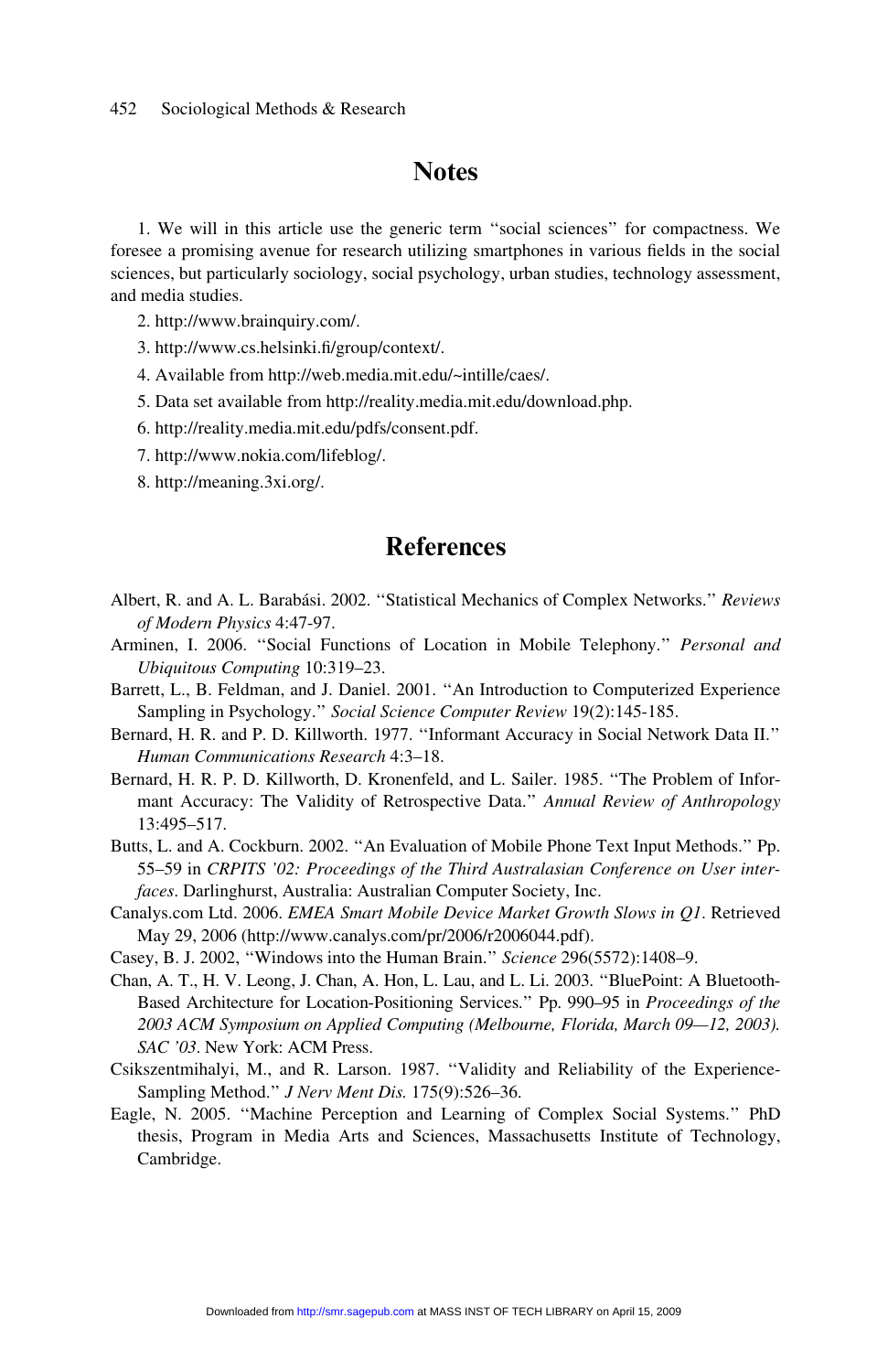- Fogerty, J. 2004. ''Connecting versus Calming: Interruptibility, Presence, and Availability.'' In Proceedings of the Workshop on Forecasting Presence and Availability, CHI, 2004. Retrieved June 16, 2006 (http://www.cc.gatech.edu/fce/ecl/chi-ws-presence/fogarty.pdf).
- Freeman, L., A. K. Romney, and S. Freeman. 1987. ''Cognitive Structure and Informant Accuracy.'' American Anthropologist 89:310–25.
- Gartner Inc. 2006. Gartner Says Top Six Vendors Drive Worldwide Mobile Phone Sales to 21 Percent Growth in 2005. Retrieved May 29, 2006 (http://www.gartner.com/press\_ releases/asset\_145891\_11.html).
- Gemmell, J., G. Bell, R. Lueder, S. Drucker, and C. Wong. 2002. ''MyLifeBits: Fulfilling the Memex Vision.'' Pp. 235–38 in Proceedings of the Tenth ACM international Conference on Multimedia (Juan-les-Pins, France, December 01–06, 2002). MULTIMEDIA '02. New York: ACM Press.
- Holmquist, L. E., J. Falk, and J. Wigström. 1999. "Supporting Group Collaboration with Interpersonal Awareness Devices.'' Personal Technologies 3(1-2):13–21.
- Hulkko, S., T. Mattelmäki, K. Virtanen, and T. Keinonen. 2004. "Mobile Probes." Pp. 43–51 in Proceedings of the Third Nordic Conference on Human-Computer interaction (Tampere, Finland, October 23—27, 2004). NordiCHI'04. New York: ACM Press.
- Intille, S. S., J. Rondoni, C. Kukla, I. Ancona, and L. Bao. 2003. ''A Context-Aware Experience Sampling Tool.'' Pp. 972–73 in CHI '03 Extended Abstracts on Human Factors in Computing Systems (Ft. Lauderdale, Florida, USA, April 05–10, 2003). CHI'03. New York: ACM Press.
- Katz, J. E. and M. Aakhus, eds. 2002. Perpetual Contact: Mobile Communication, Private Talk, Public Performance. Cambridge, United Kingdom: Cambridge University Press.
- Kern, N., B. Schiele, and A. Schmidt. 2003. ''Multi-sensor Activity Context Detection for Wearable Computing.'' Lecture Notes in Computer Science 2875:220–32.
- Kompier, M. A. 2006. ''The 'Hawthorne Effect' Is a Myth, but What Keeps the Story Going?'' Scandinavian Journal of Work, Environment & Health 32(5):402–12.
- Kopomaa, T. 2000. The City in Your Pocket: Birth of the Mobile Information Society. Helsinki, Finland: Gaudeamus.
- Korpipaa, P., J. Mantyjarvi, J. Kela, H. Keranen, and E. J. Malm. 2003. ''Managing Context Information in Mobile Devices.'' Pervasive Computing 2(3):42–51.
- Kurhila, J., M. Miettinen, M. Niemivirta, P. Nokelainen, T. Silander, and H. Tirri. 2001. ''Bayesian Modeling in an Adaptive On-Line Questionnaire for Education and Educational Research.'' Pp. 194–201 in Proc. 10th International PEG2001 Conference, June 2001, University of Tampere, Finland.
- Laasonen, K. 2005. ''Clustering and Prediction of Mobile User Routes from Cellular Data.'' Pp. 569–76 in PKDD 2005, LNAI 3721. Amsterdam: Springer-Verlag.
- Levin, D. 2006. Symbian Press Conference. Retrieved May 29, 2006 (http://www .symbian.com/files/rx/file3054.pdf).
- Library of Congress and the National Institute for Mental Health, Project on the Decade of the Brain. N.d. Retrieved May 20, 2006 (http://www.loc.gov/loc/brain/).
- Ling, R. 2004. The Mobile Connection: The Cell Phone's Impact on Society. San Francisco: Morgan Kaufmann.
- Nuttall, C. 2004. "High Spirits Abound but 3G Ship Is Yet to Sail." Financial Times, February 28.
- Olson, J. and G. Olson. 1997. ''Research on Computer-Supported Cooperative Work.'' Pp. 1433–56 in Handbook of Human-Computer Interaction, 2nd ed., edited by M. Helander, T. Helander, and P. Prabhu. New York: Elsevier.